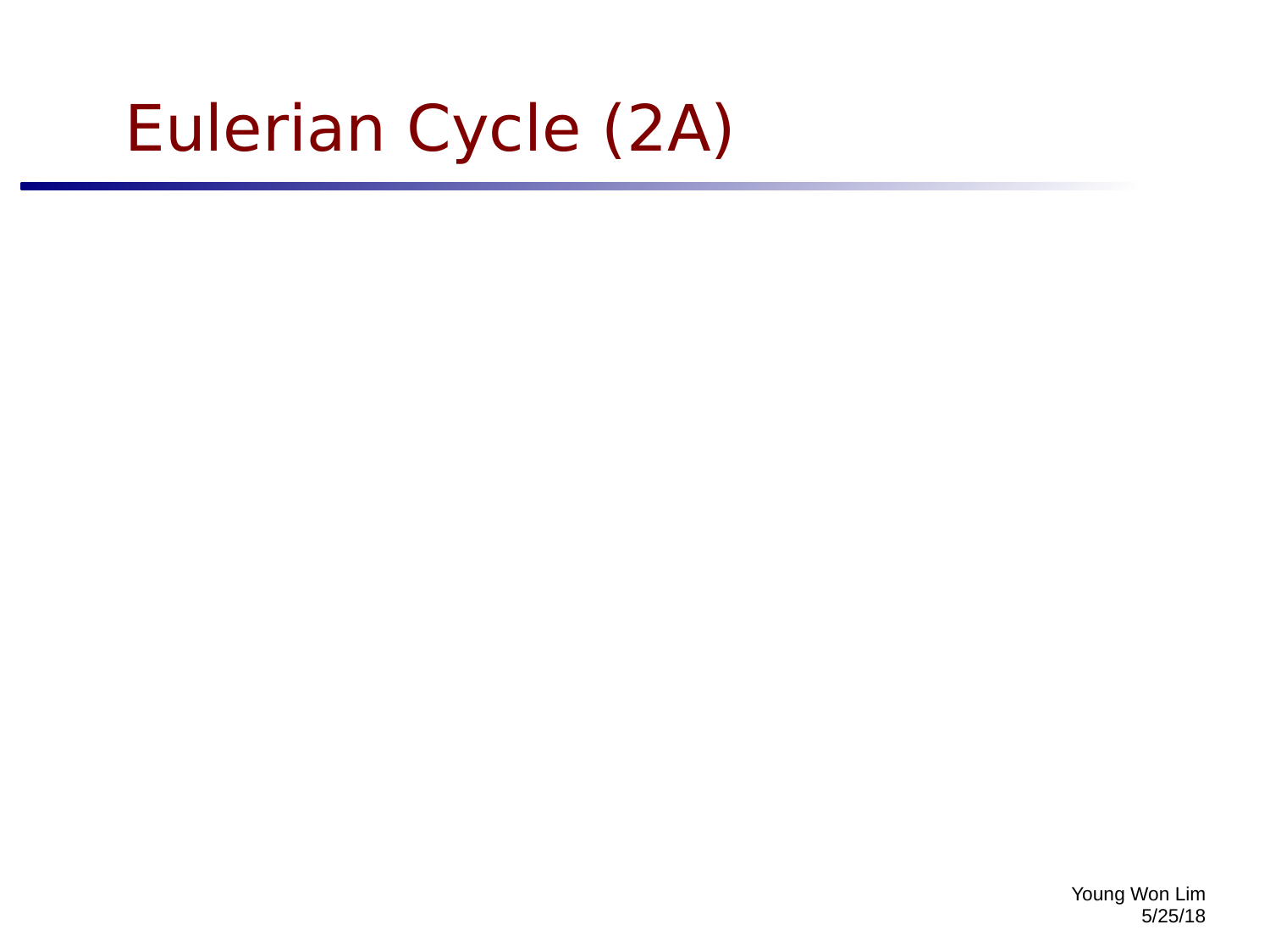Copyright (c) 2015 – 2018 Young W. Lim.

 Permission is granted to copy, distribute and/or modify this document under the terms of the GNU Free Documentation License, Version 1.2 or any later version published by the Free Software Foundation; with no Invariant Sections, no Front-Cover Texts, and no Back-Cover Texts. A copy of the license is included in the section entitled "GNU Free Documentation License".

Please send corrections (or suggestions) to [youngwlim@hotmail.com](mailto:youngwlim@hotmail.com).

This document was produced by using LibreOffice and Octave.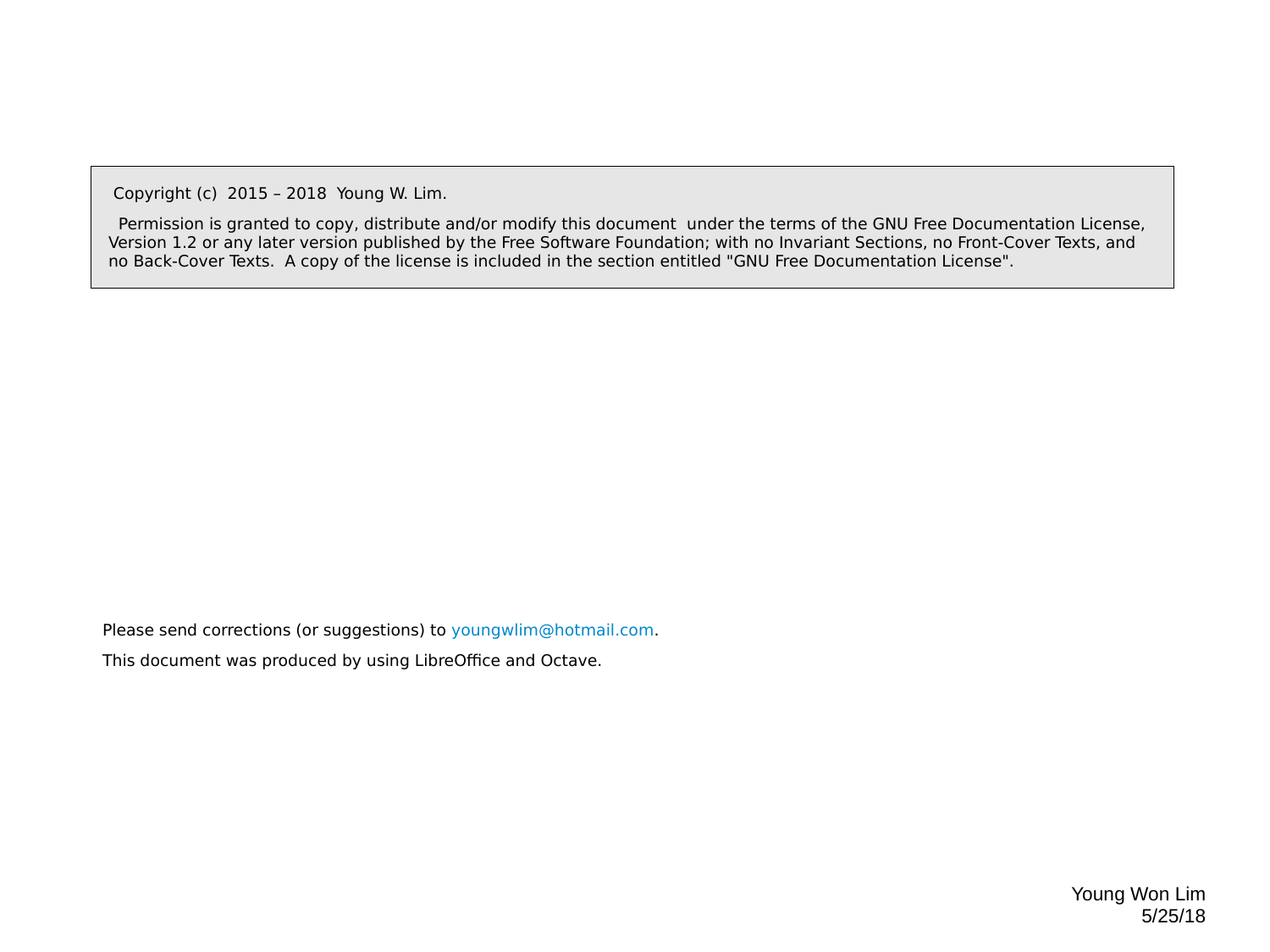A **path** is a **trail** in which all **vertices** are distinct. (except possibly the first and last)

A **trail** is a **walk** in which all **edges** are distinct.

|                | <b>Vertices</b> | <b>Edges</b>  |               |
|----------------|-----------------|---------------|---------------|
| <b>Walk</b>    | may             | may           | (Closed/Open) |
|                | repeat          | repeat        |               |
| <b>Trail</b>   | may             | <b>cannot</b> | (Open)        |
|                | repeat          | repeat        |               |
| <b>Path</b>    | cannot          | cannot        | (Open)        |
|                | repeat          | repeat        |               |
| <b>Circuit</b> | may             | <u>cannot</u> | (Closed)      |
|                | repeat          | repeat        |               |
| Cycle          | cannot          | cannot        | (Closed)      |
|                | repeat          | repeat        |               |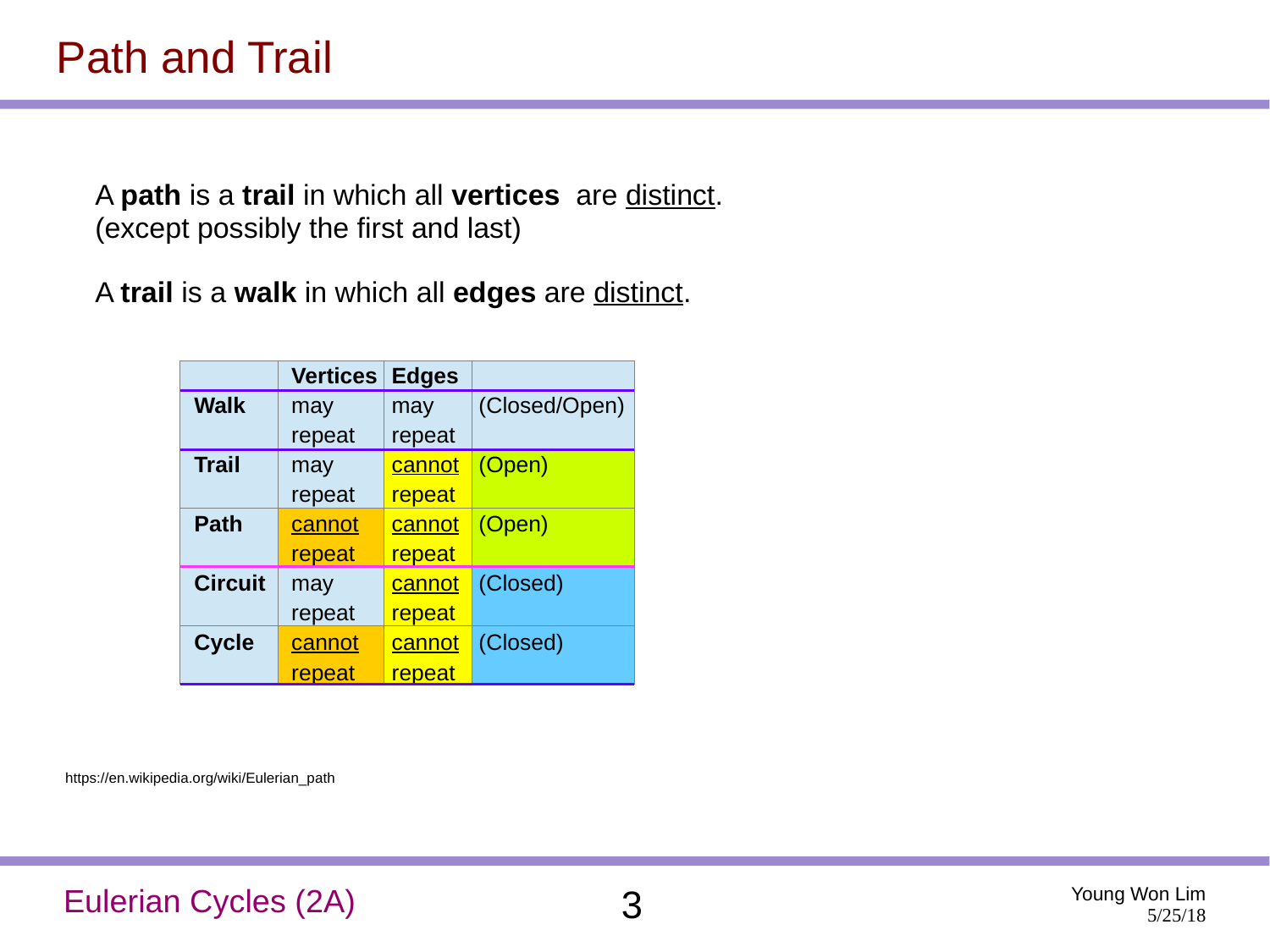Most literatures require that all of the **edges** and **vertices** of a path be distinct from one another.

But, some do not require this and instead use the term **simple path** to refer to a **path** which contains no repeated **vertices**.

A **simple cycle** may be defined as a **closed walk** with no repetitions of **vertices** and **edges** allowed, other than the repetition of the **starting** and **ending vertex**

There is considerable variation of terminology!!! Make sure which set of definitions are used...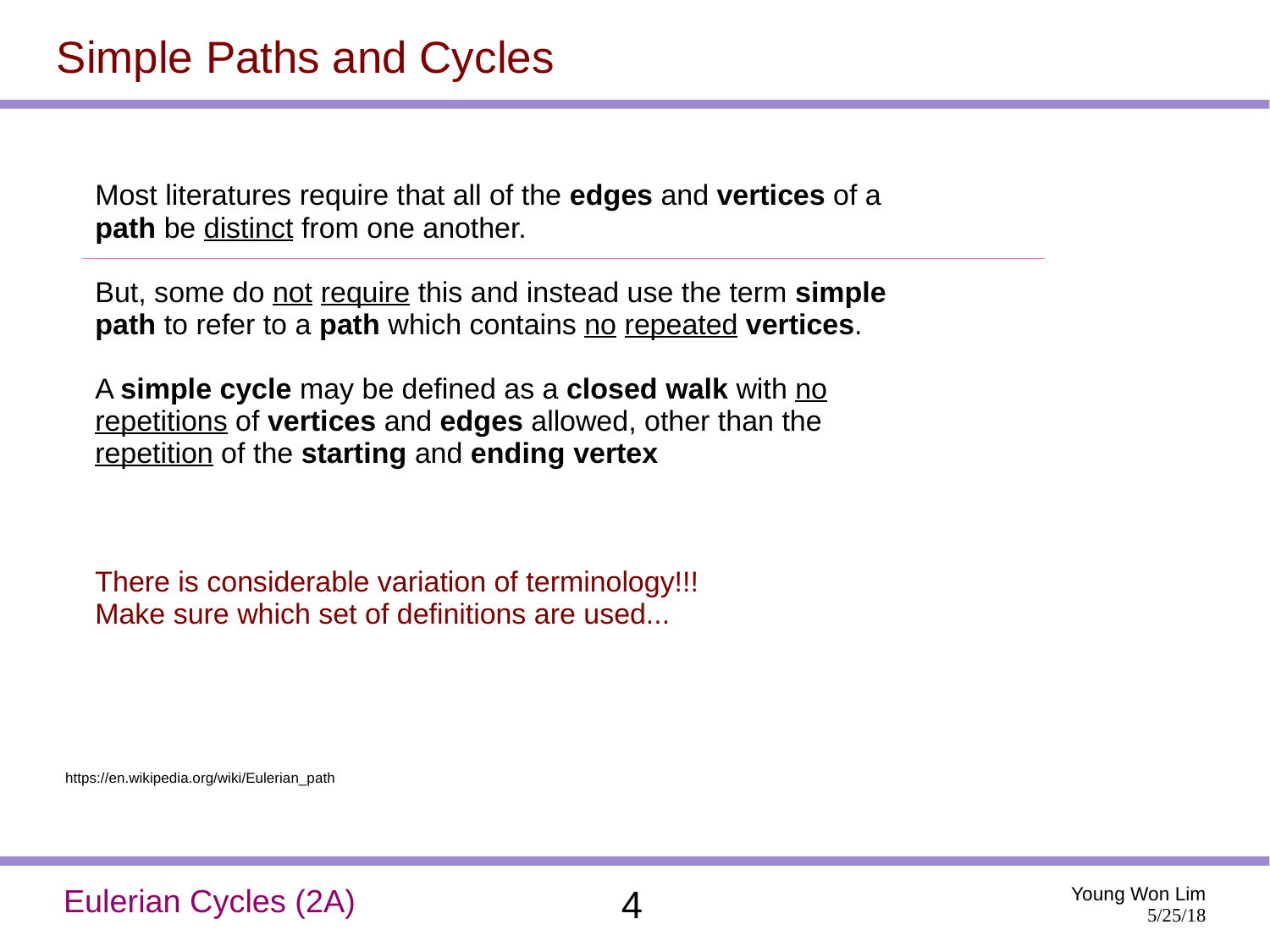Most literatures and some other literatures

| trail |      | circuit |  |
|-------|------|---------|--|
|       | path | cycle   |  |

**path cycle simple path simple cycle**

**narrow sense path & cycle wide sense path & cycle**

Eulerian Cycles (2A) 5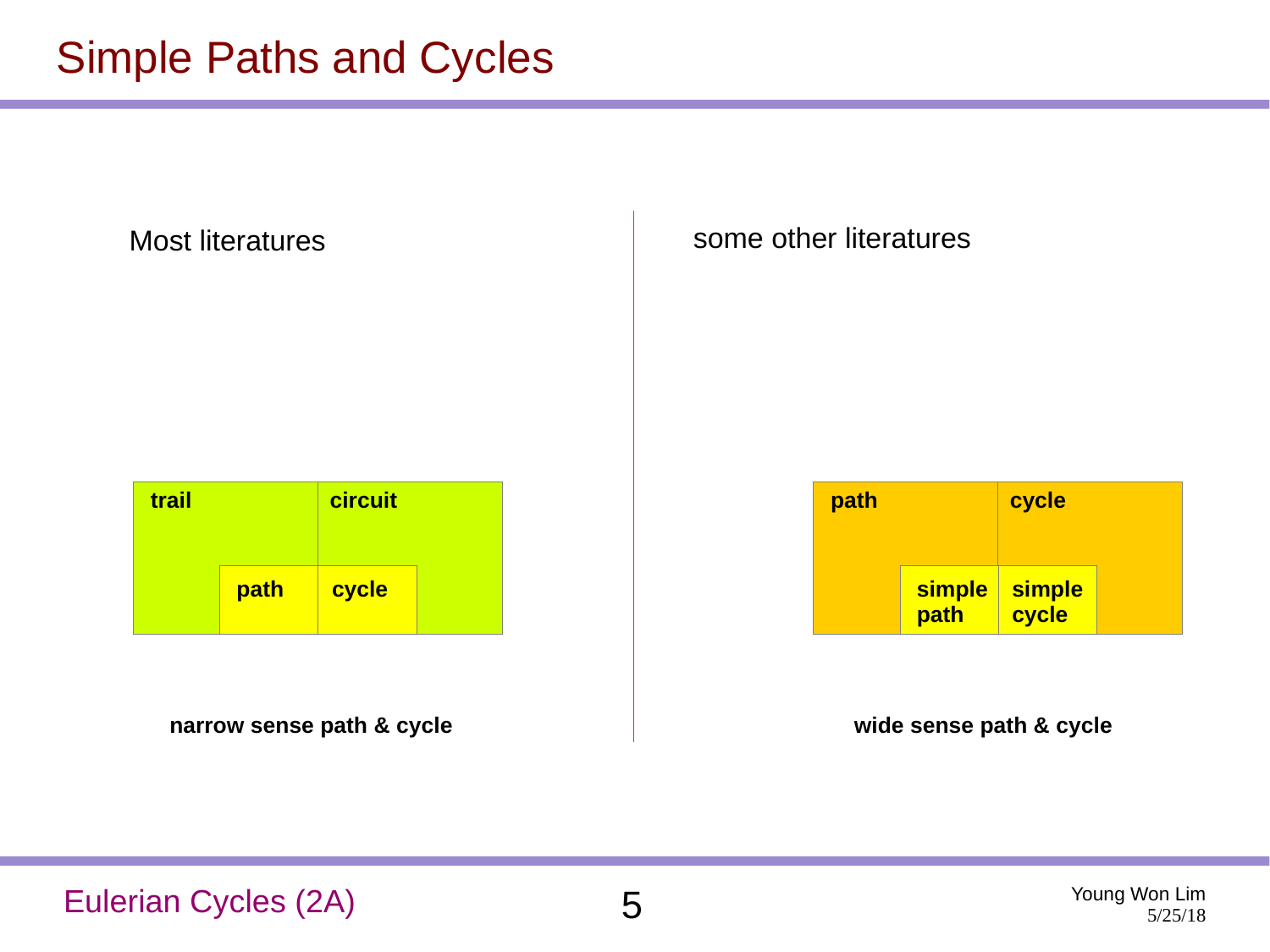$$
\begin{array}{ccccccccc}\n & e_1 & e_2 & e_3 & 0 & \cdots & e_k & 0 \\
v_0 & v_1 & v_2 & v_3 & & & v_k\n\end{array}
$$

**path** 
$$
v_0
$$
,  $e_1$ ,  $v_1$ ,  $e_2$ ,  $\cdots$ ,  $e_k$ ,  $v_k$ 

**cycle** 
$$
v_0
$$
,  $e_1$ ,  $v_1$ ,  $e_2$ ,  $\cdots$ ,  $e_k$ ,  $v_k$  ( $v_0 = v_k$ )



| cycle |  |
|-------|--|

**path** 
$$
v_0
$$
,  $e_1$ ,  $v_1$ ,  $e_2$ ,  $\cdots$ ,  $e_k$ ,  $v_k$  ( $v_0 \neq v_k$ )  
**cycle**  $v_0$ ,  $e_1$ ,  $v_1$ ,  $e_2$ ,  $\cdots$ ,  $e_k$ ,  $v_k$  ( $v_0 = v_k$ )

| path | cycle |
|------|-------|
|      |       |
|      |       |

**Two different kinds**

Eulerian Cycles (2A) 6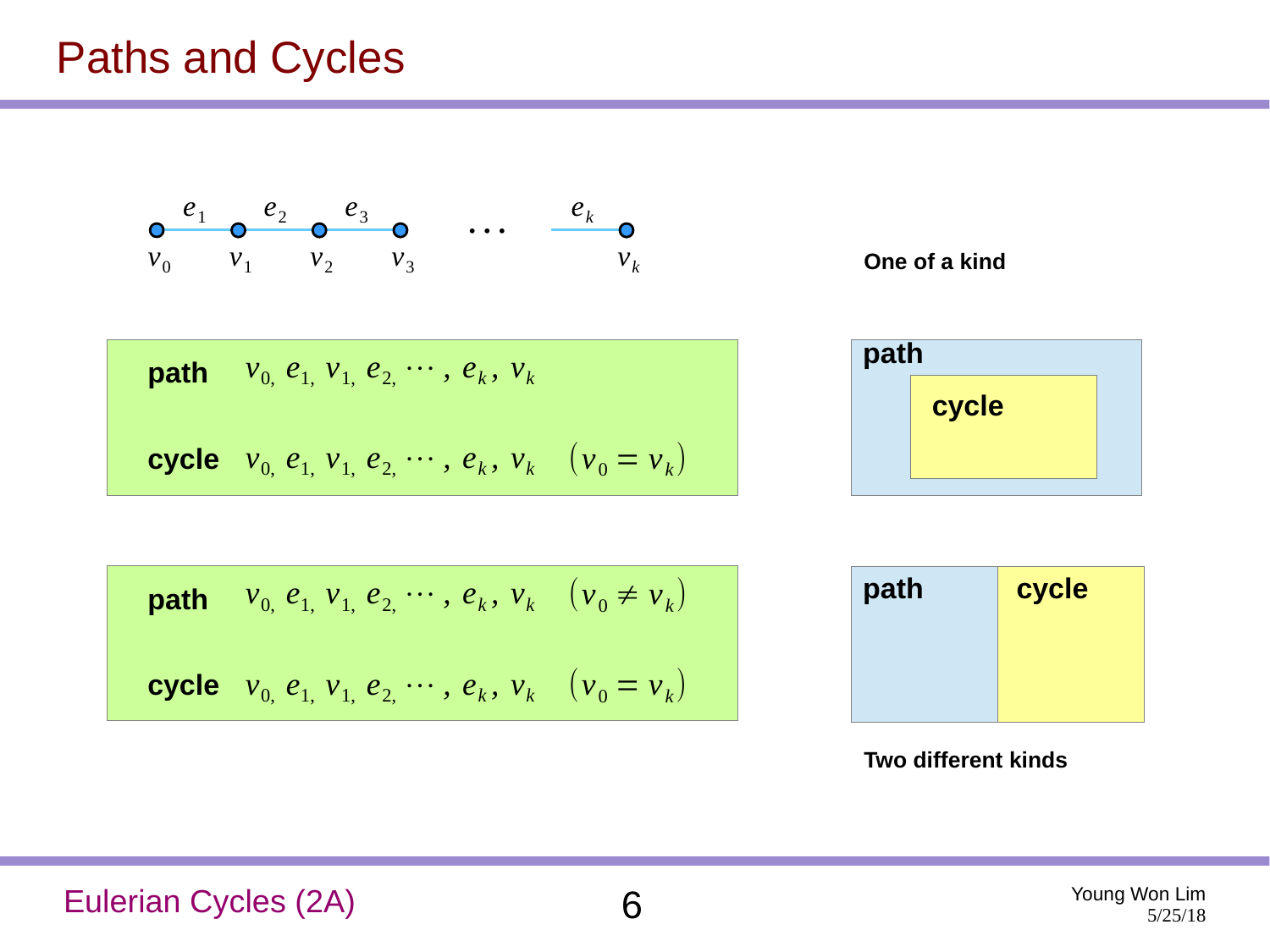Some people reserve the terms **path** and **cycle** to mean non-self-intersecting path and cycle.

A (potentially) self-intersecting path is known as a **trail** or an **open walk**;

and a (potentially) self-intersecting cycle, a **circuit** or a **closed walk**.

This ambiguity can be avoided by using the terms **Eulerian trail** and **Eulerian circuit** when self-intersection is allowed

no repeating vertices

repeating vertices

repeating vertices

repeating vertices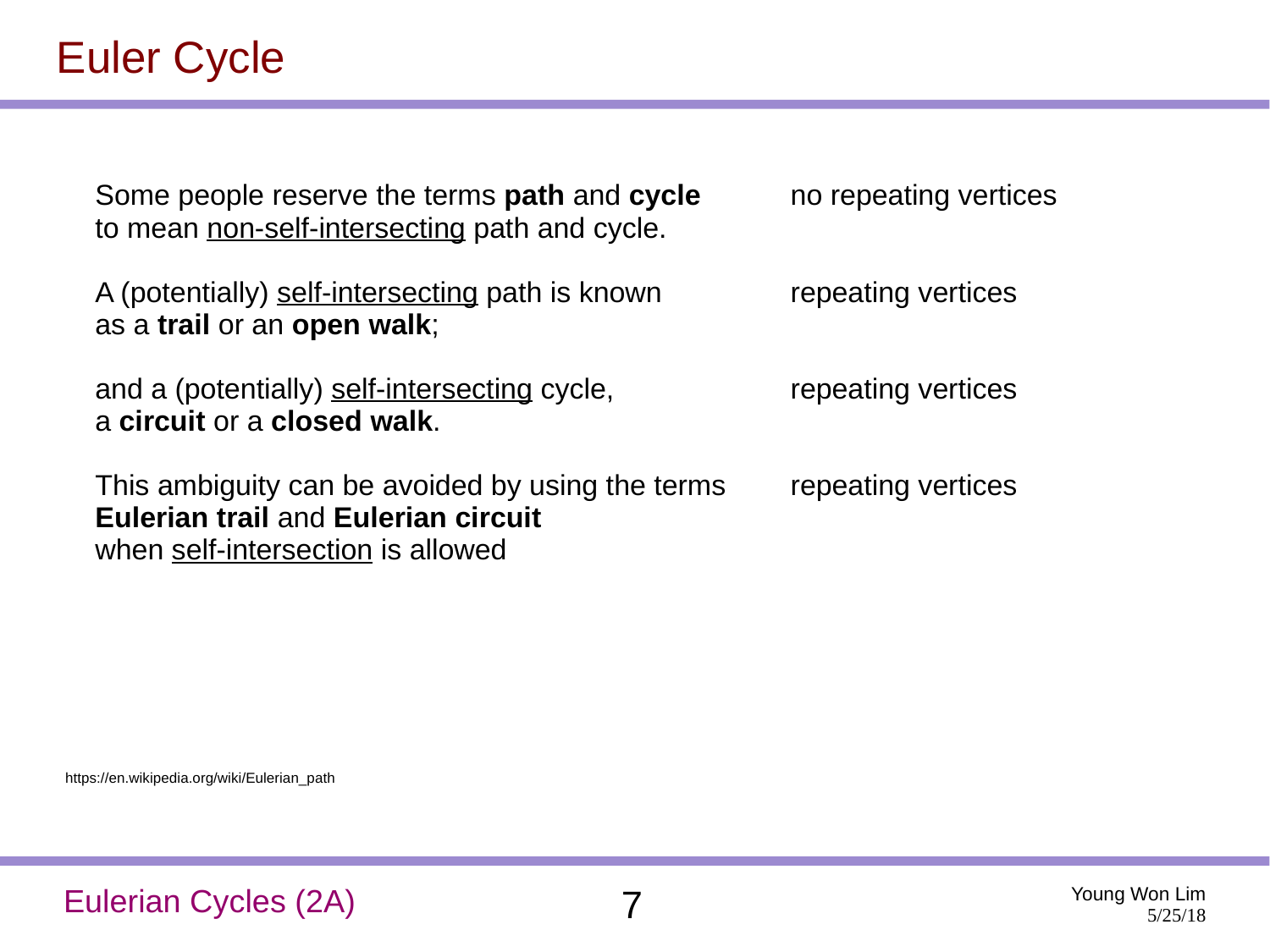visits every **edge** exactly once

| the existence of Eulerian cycles |  |  |  |  |
|----------------------------------|--|--|--|--|
|----------------------------------|--|--|--|--|

all **vertices** in the graph have an **even** degree

connected graphs with **all vertices** of **even** degree h ave an **Eulerian cycles**

**circuit**

**non-repeating edges repeatable vertices**

**Eulerian circuit :** more suitable terminology



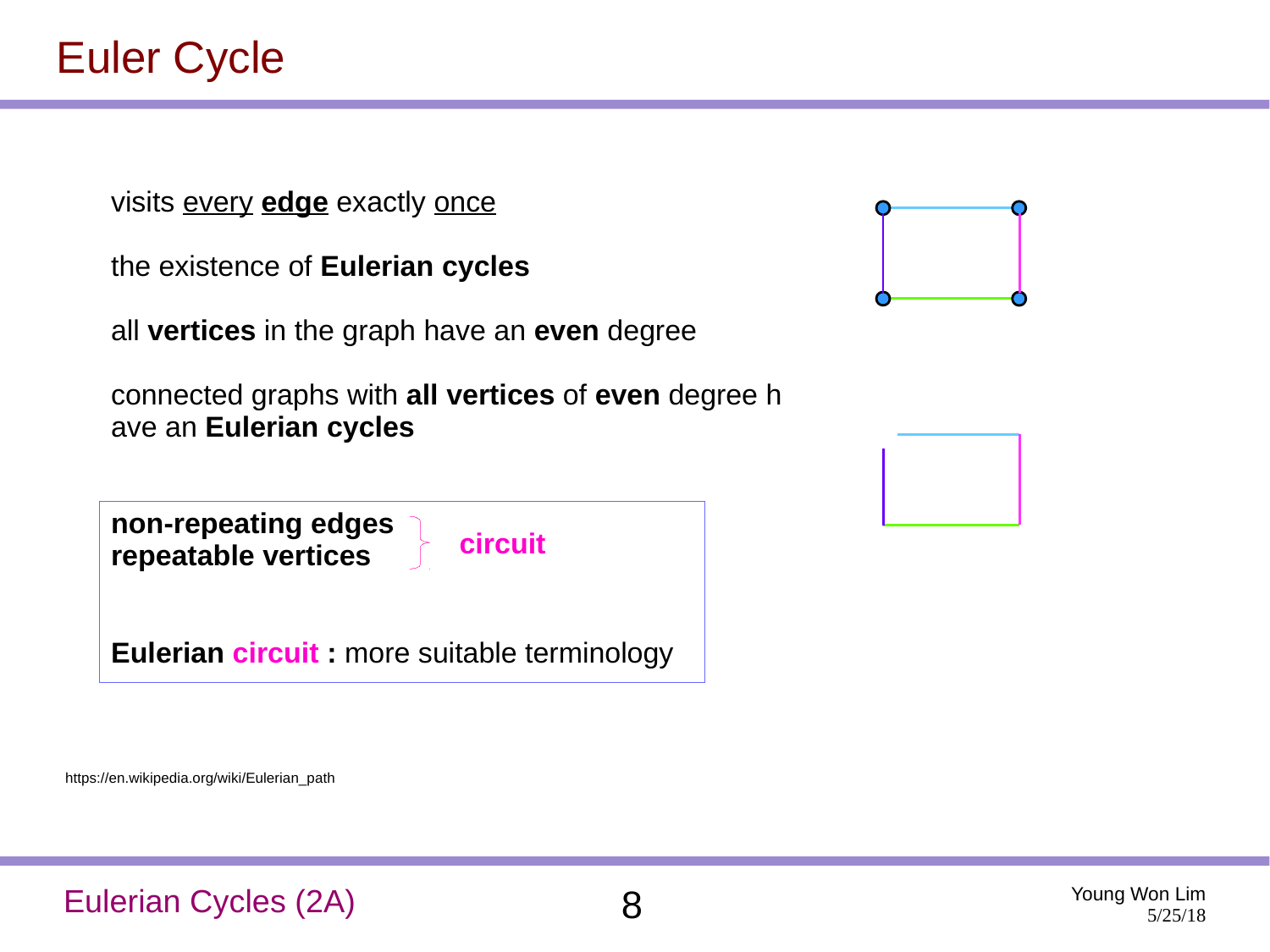visits every **edge** exactly once

the existence of **Eulerian paths**

all the **vertices** in the graph have an **even** degree

except only **two** vertices with an **odd** degree

An **Eulerian path** starts and ends at different vertices An **Eulerian cycle** starts and ends at the same vertex.



https://en.wikipedia.org/wiki/Eulerian\_path





Eulerian Cycles (2A) 9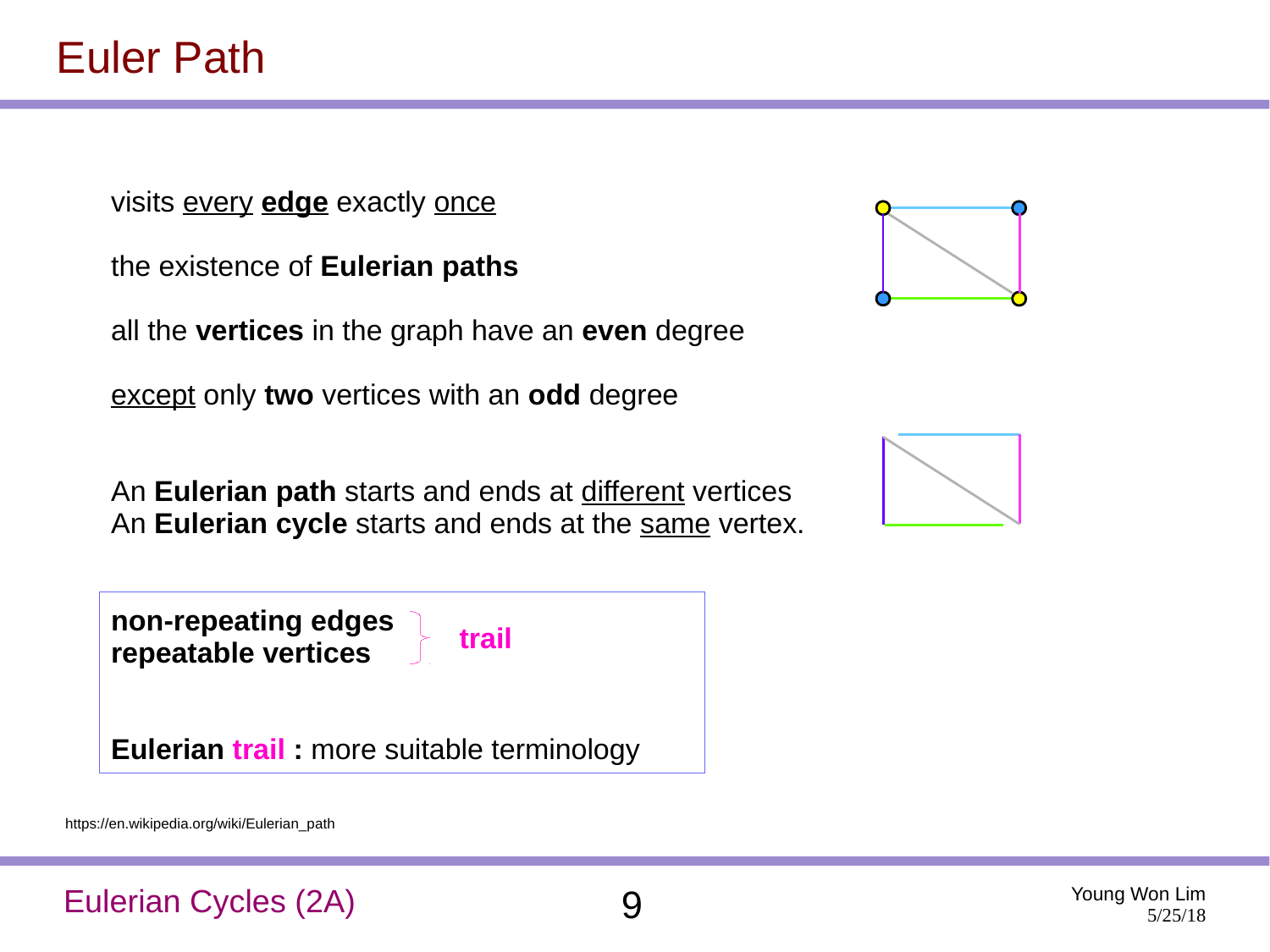### Conditions for Eulerian Cycles and Paths

An odd vertex  $=$  a vertex with an odd degree An even vertex  $=$  a vertex with an even degree

| $#$ of <b>odd</b> vertices | <b>Eulerian Path</b> | <b>Eulerian Cycle</b> |
|----------------------------|----------------------|-----------------------|
|                            | N <sub>0</sub>       | <b>Yes</b>            |
|                            | <b>Yes</b>           | N <sub>0</sub>        |
| $4,6,8, \ldots$            | <b>No</b>            | <b>No</b>             |
| $1,3,5,7, \ldots$          | No such graph        | No such graph         |

If the graph is connected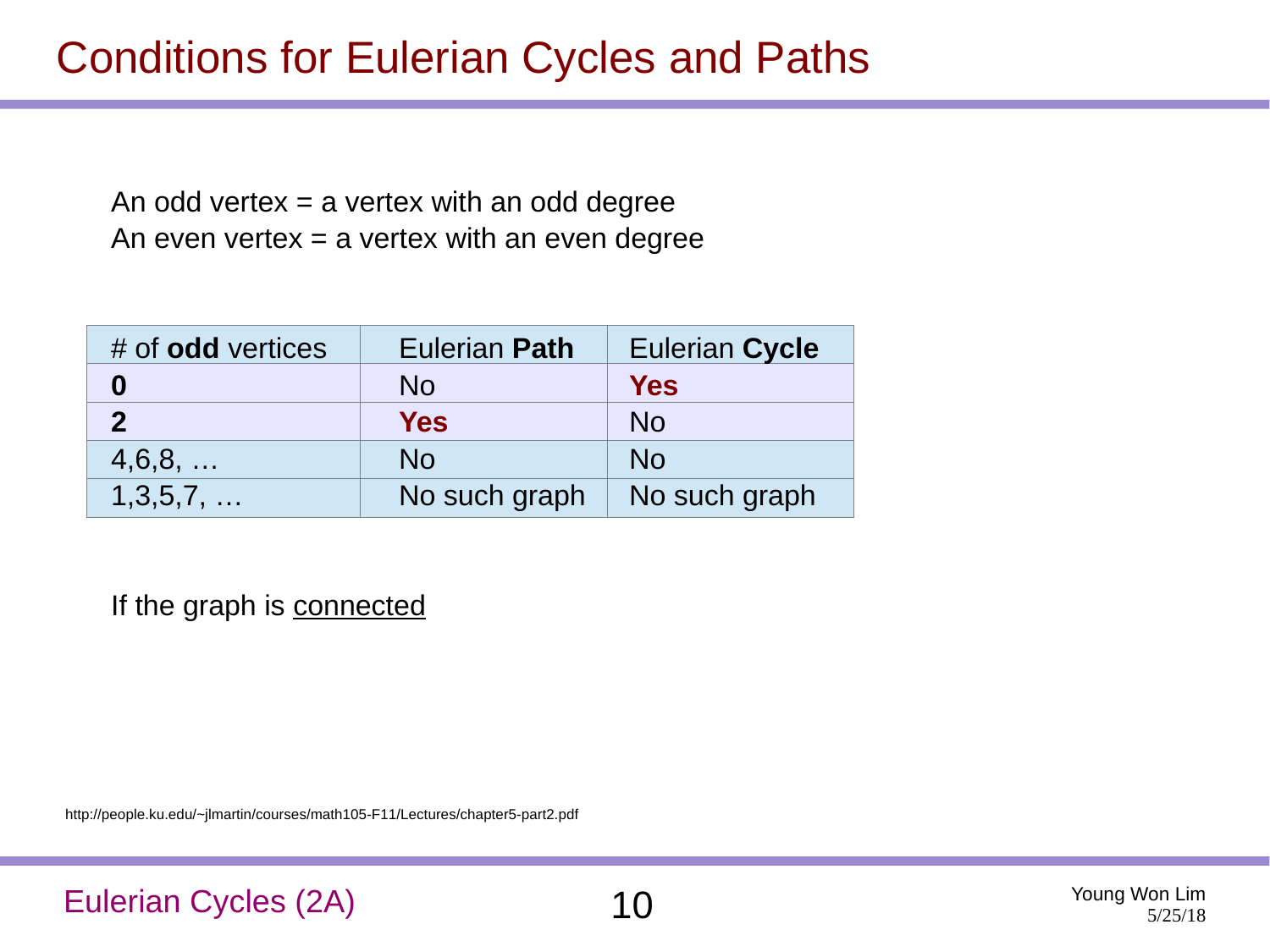| $#$ of <b>odd</b> vertices | <b>Eulerian Path</b> | <b>Eulerian Cycle</b> |
|----------------------------|----------------------|-----------------------|
|                            | <b>No</b>            | <b>Yes</b>            |
|                            | <b>Yes</b>           | <b>No</b>             |

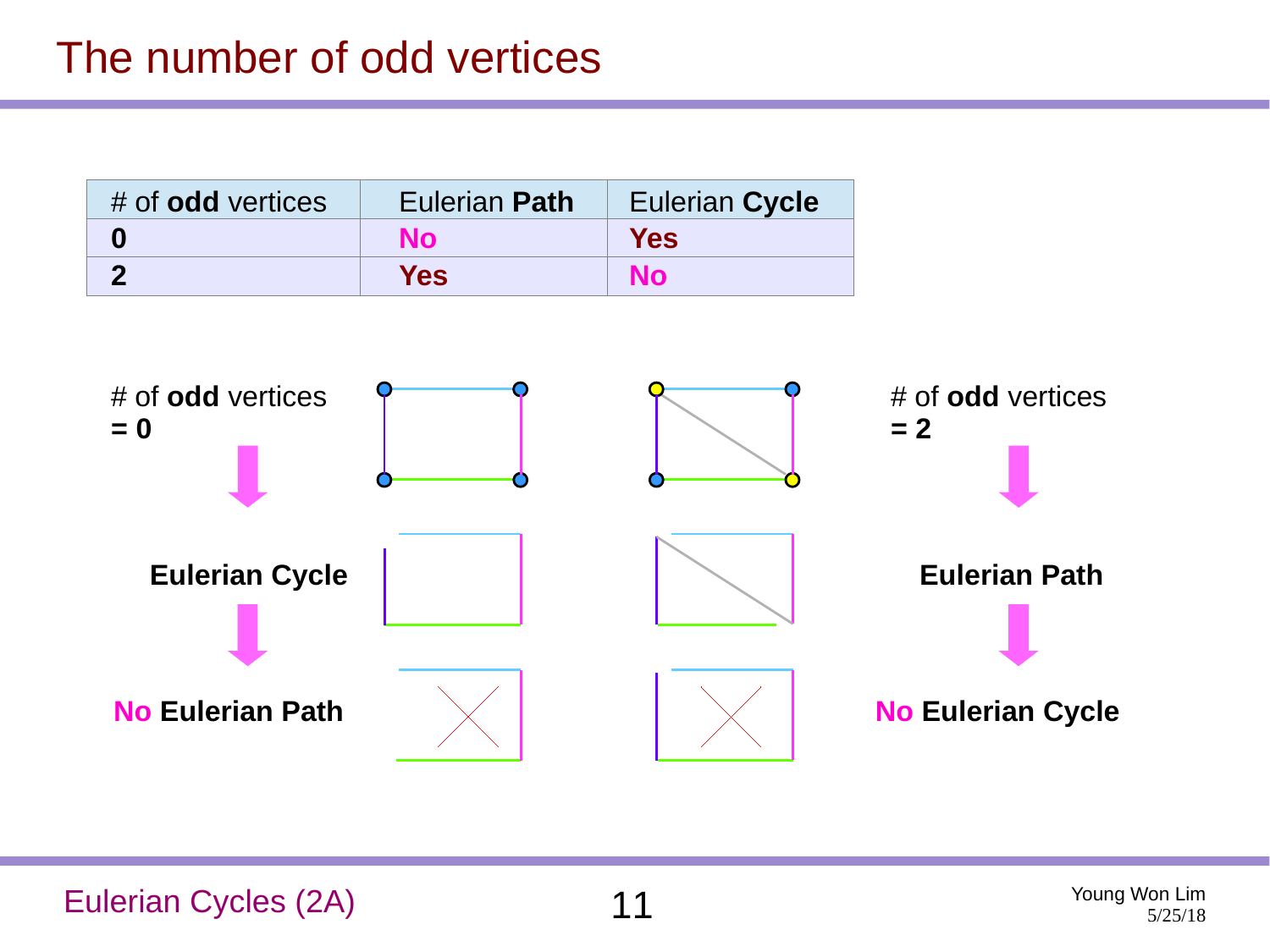**Eulerian graph :** a graph with an **Eulerian cycle** a graph with **every vertex** of **even degree** (the number of **odd vertices** is 0)

These definitions coincide for connected graphs.





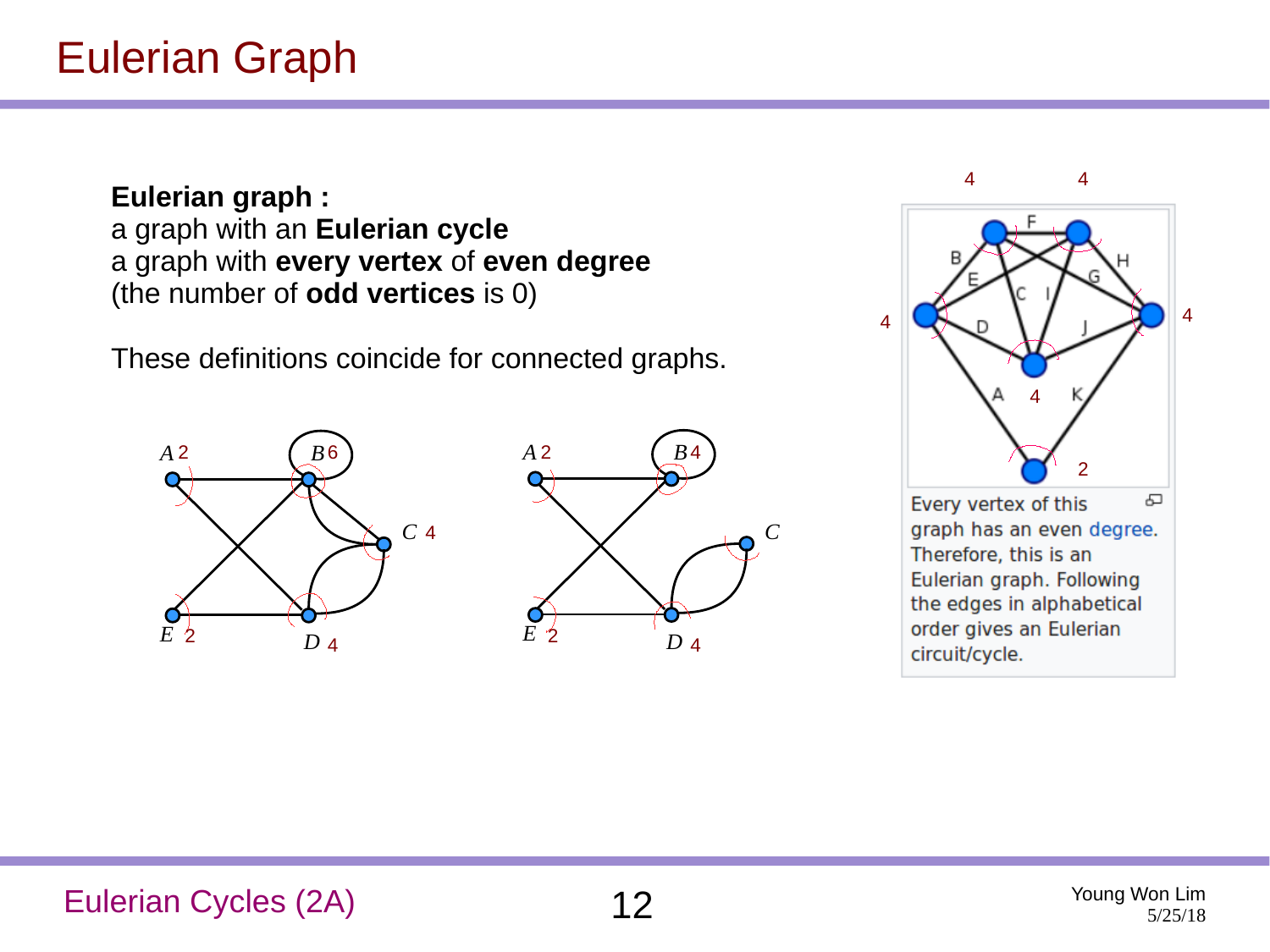### Odd Degree and Even Degree



#### **All odd degree vertices**



#### **All even degree vertices**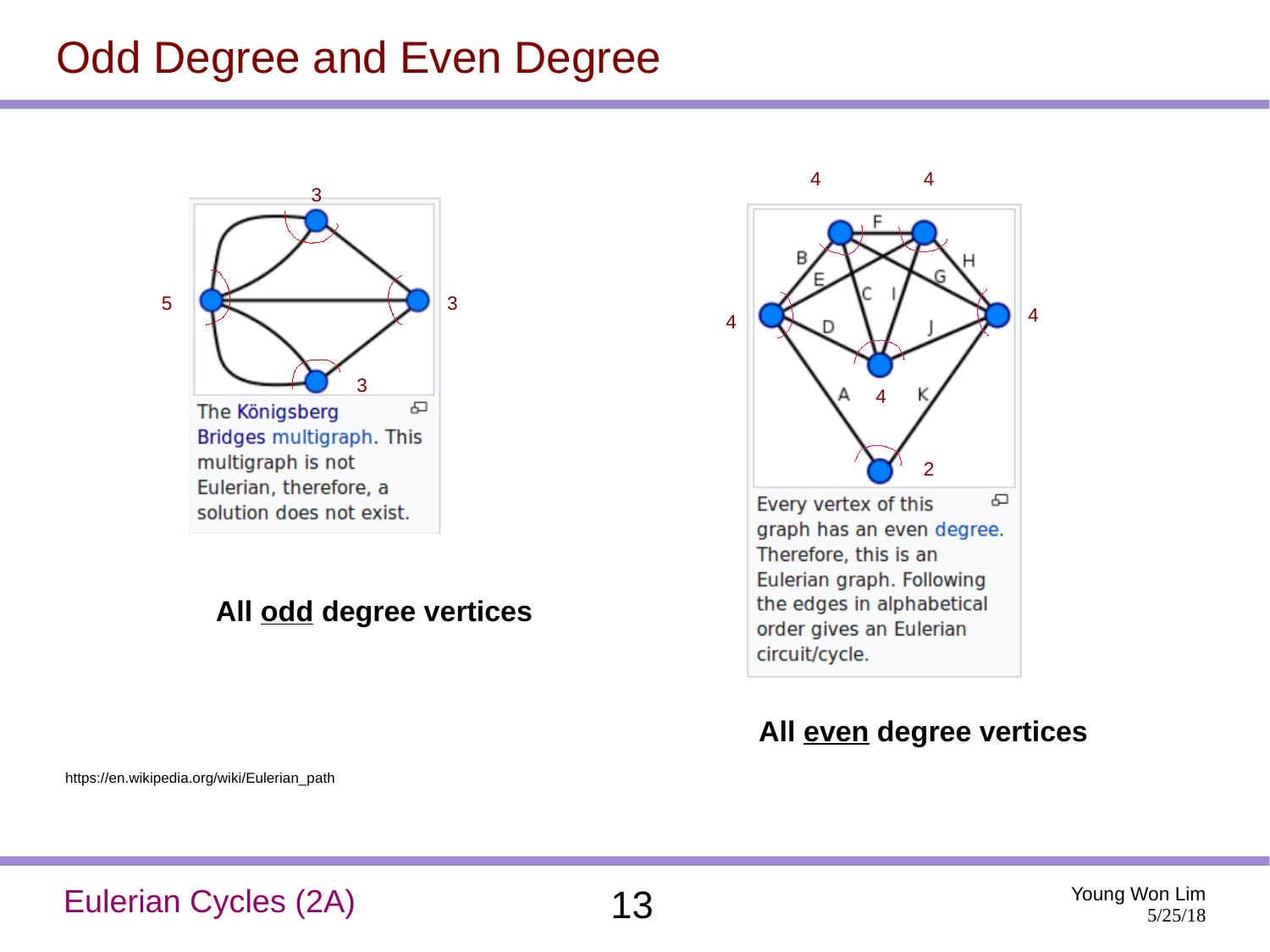### Euler Cycle Example



*ABCDEFGHIJK*

a path denoted by the edge names



**All even degree vertices Eulerian Cycles**

en.wikipedia.org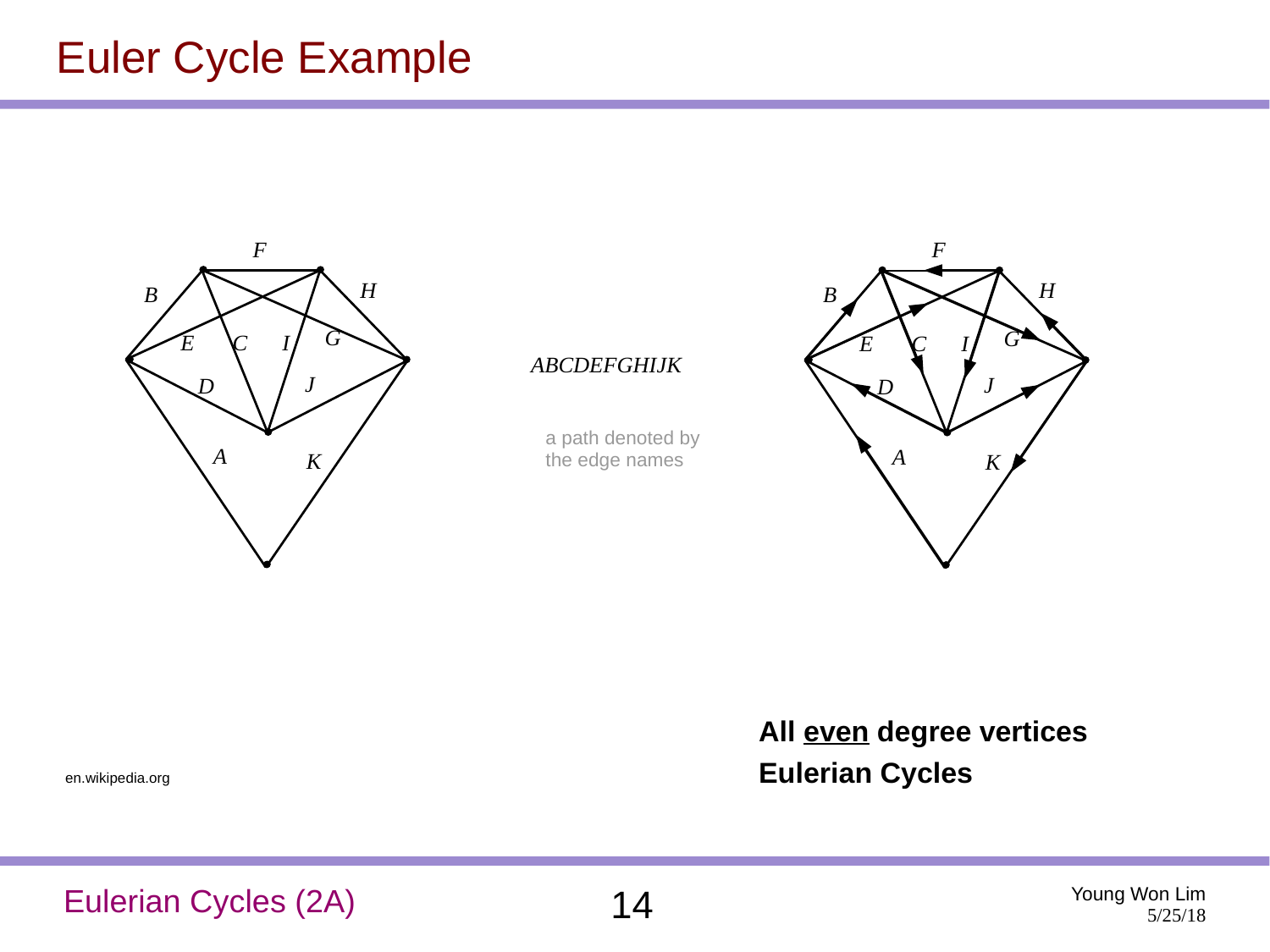### Euler Cycle Example



en.wikipedia.org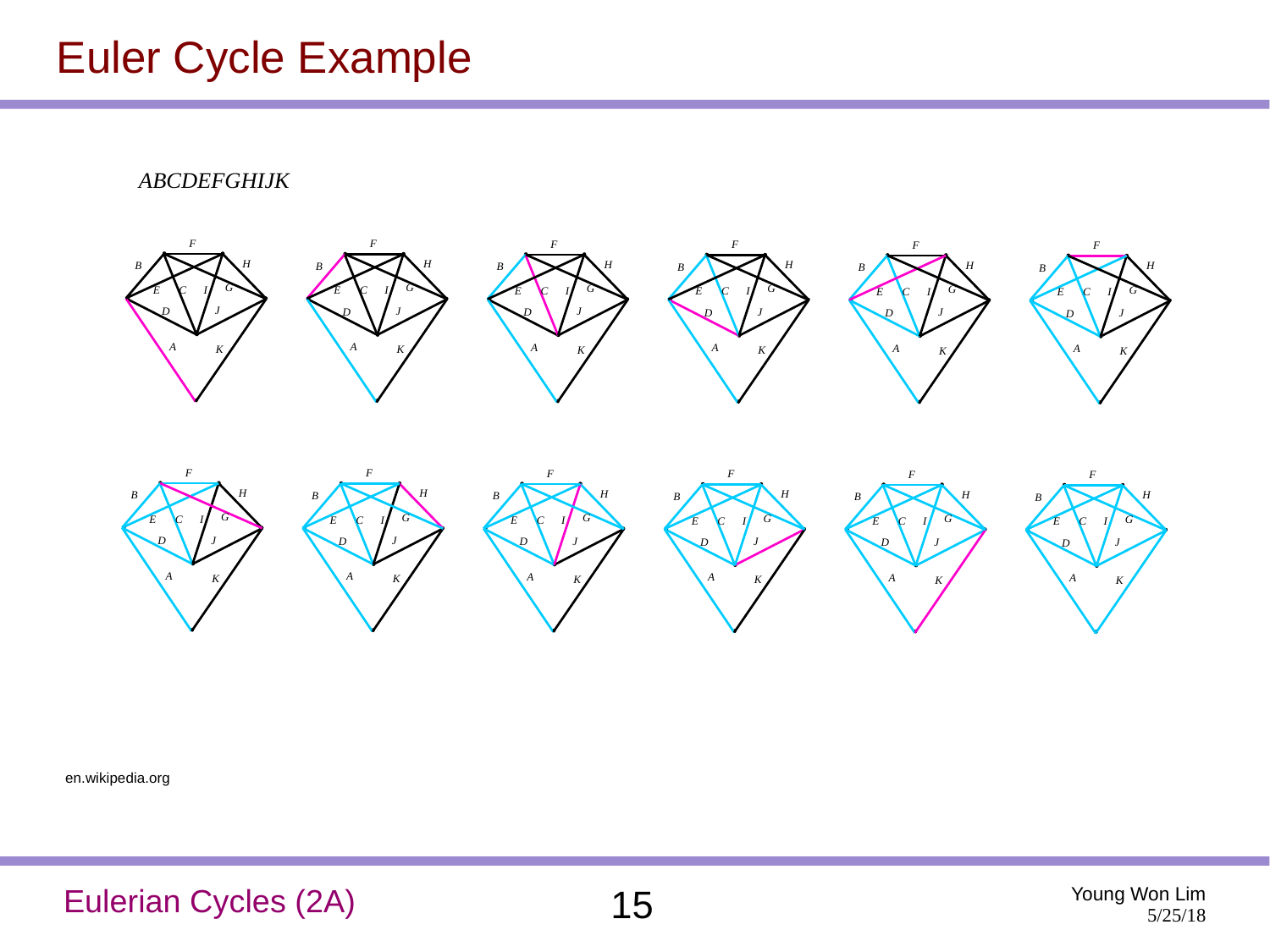### Euler Path and Cycle Examples







**Eulerian Path 1. BBADCDEBC 2. CDCBBADEB**

**Euerian Cycle 1. CDCBBADEBC**

**Euerian Cycle 2. CDEBBADC** 

a path denoted by the vertex names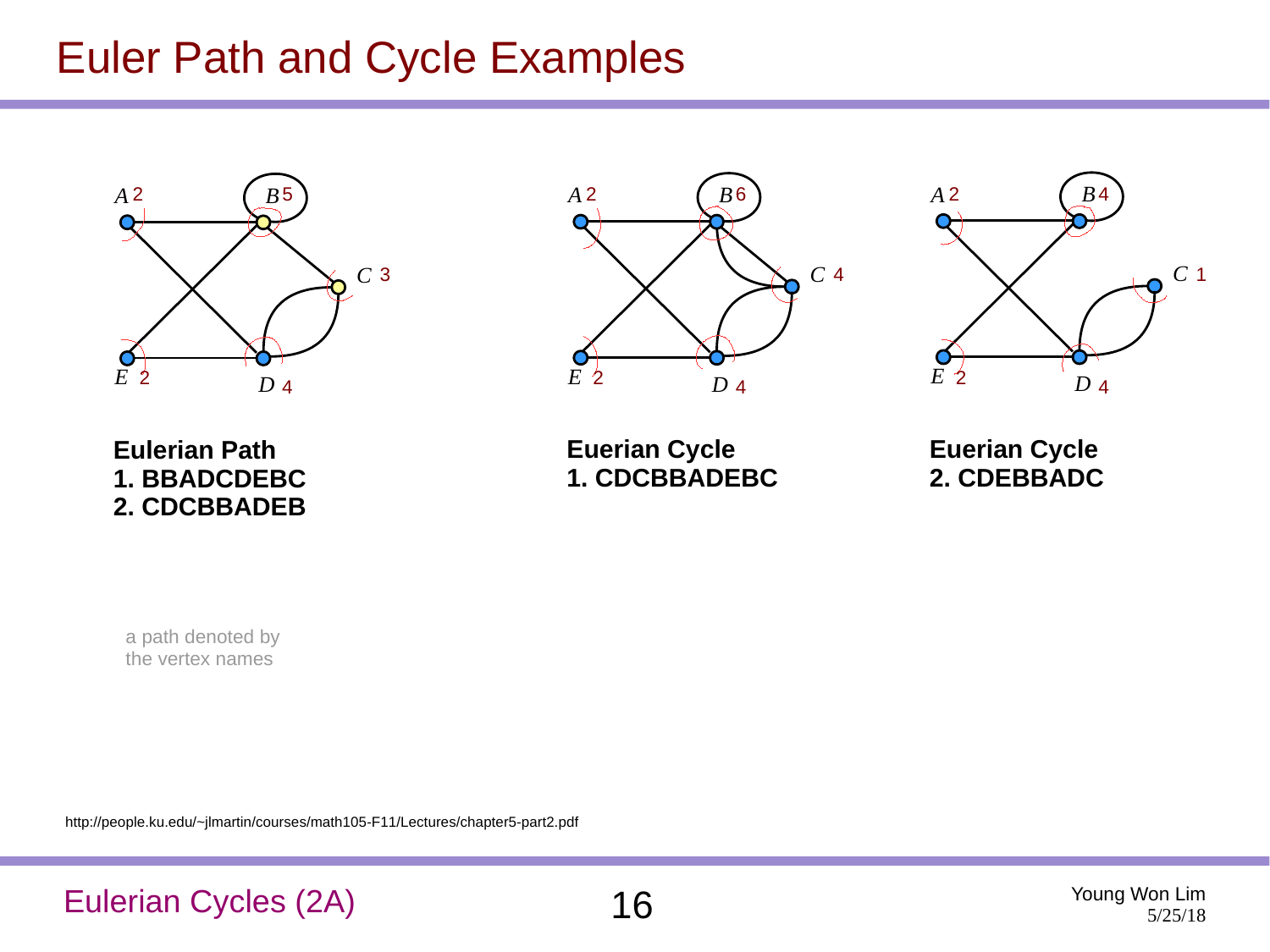### Eulerian Cycles of Undirected Graphs

An **undirected** graph has an **Eulerian cycle** if and only if every **vertex** has **even degree**, and all of its **vertices** with **nonzero degree** belong to a **single connected component**.

An **undirected** graph can be decomposed into **edge-disjoint cycles** if and only if all of its **vertices** have **even degree**.

So, a graph has an **Eulerian cycle** if and only if it can be decomposed into **edge-disjoint cycles** and its **nonzero**-**degree** vertices belong to a **single connected component**.

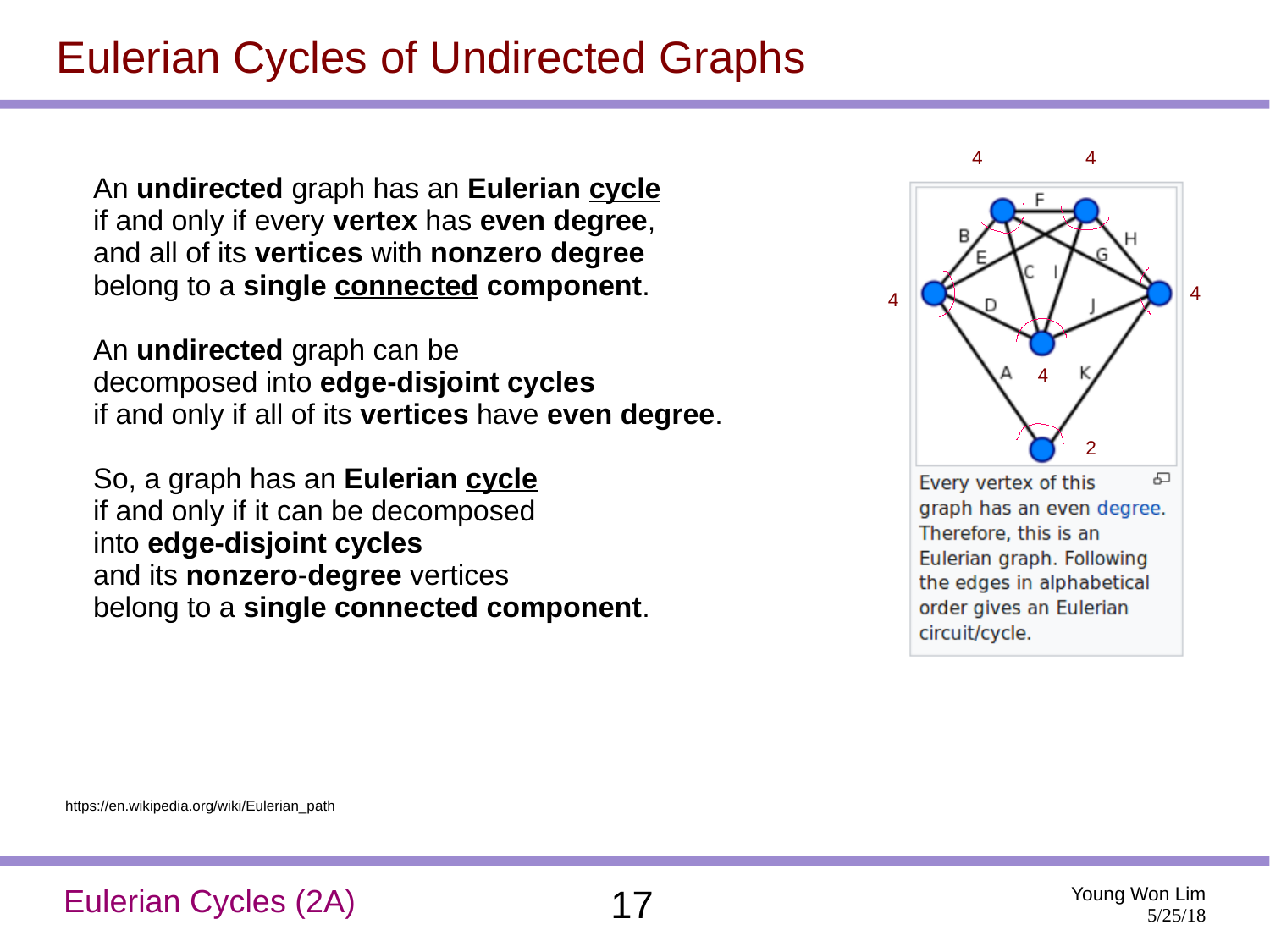## Edge Disjoint Cycle Decomposition

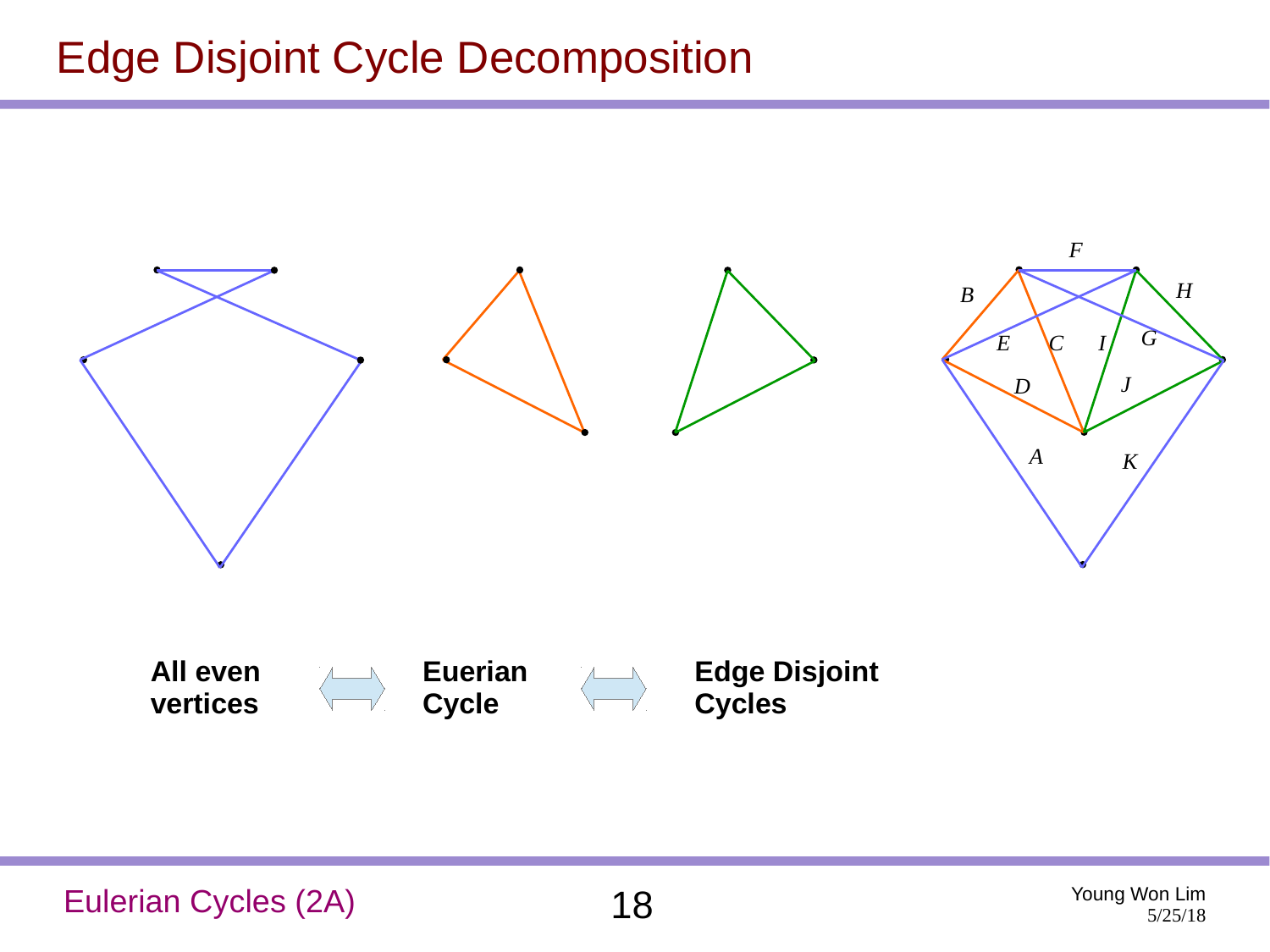An undirected graph has an **Eulerian trail** if and only if exactly **zero** or **two vertices** have **odd degree**, and all of its vertices with **nonzero degree**  belong to a **single connected component**.

Here, the following definitions are used.

**Trail :** A walk without repeated edges. (closed or open)

This definition includes **trail** (open **walk**) and **circuit** (closed **walk**) All of which contain no repeating edges.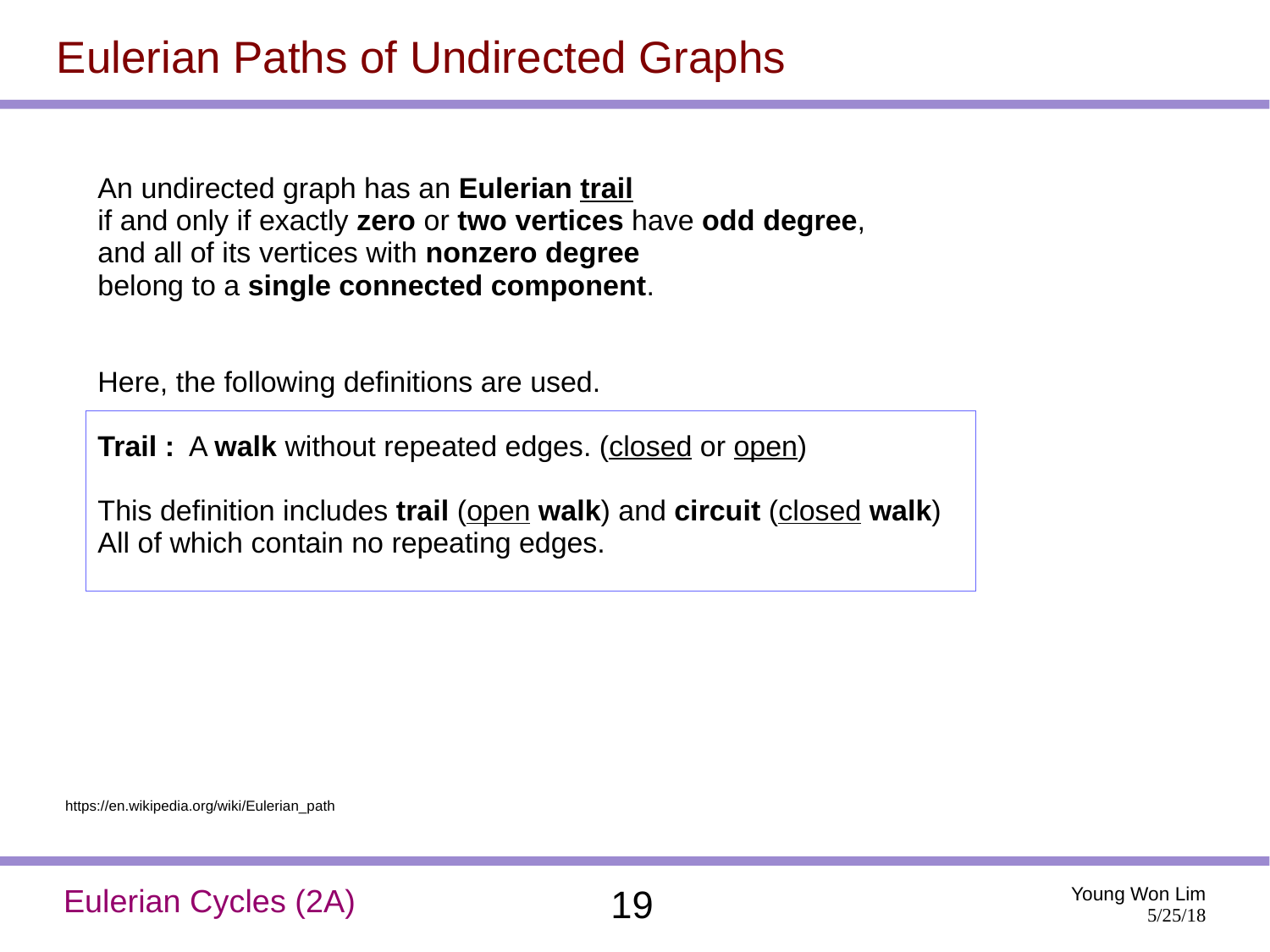A **directed** graph has an **Eulerian cycle** if and only if every vertex has **equal in degree** and **out degree**, and all of its vertices with nonzero degree belong to a **single strongly connected component**.

Equivalently, a **directed** graph has an Eulerian cycle if and only if it can be decomposed into **edge-disjoint directed cycles** and all of its vertices with nonzero degree belong to a **single strongly connected component**.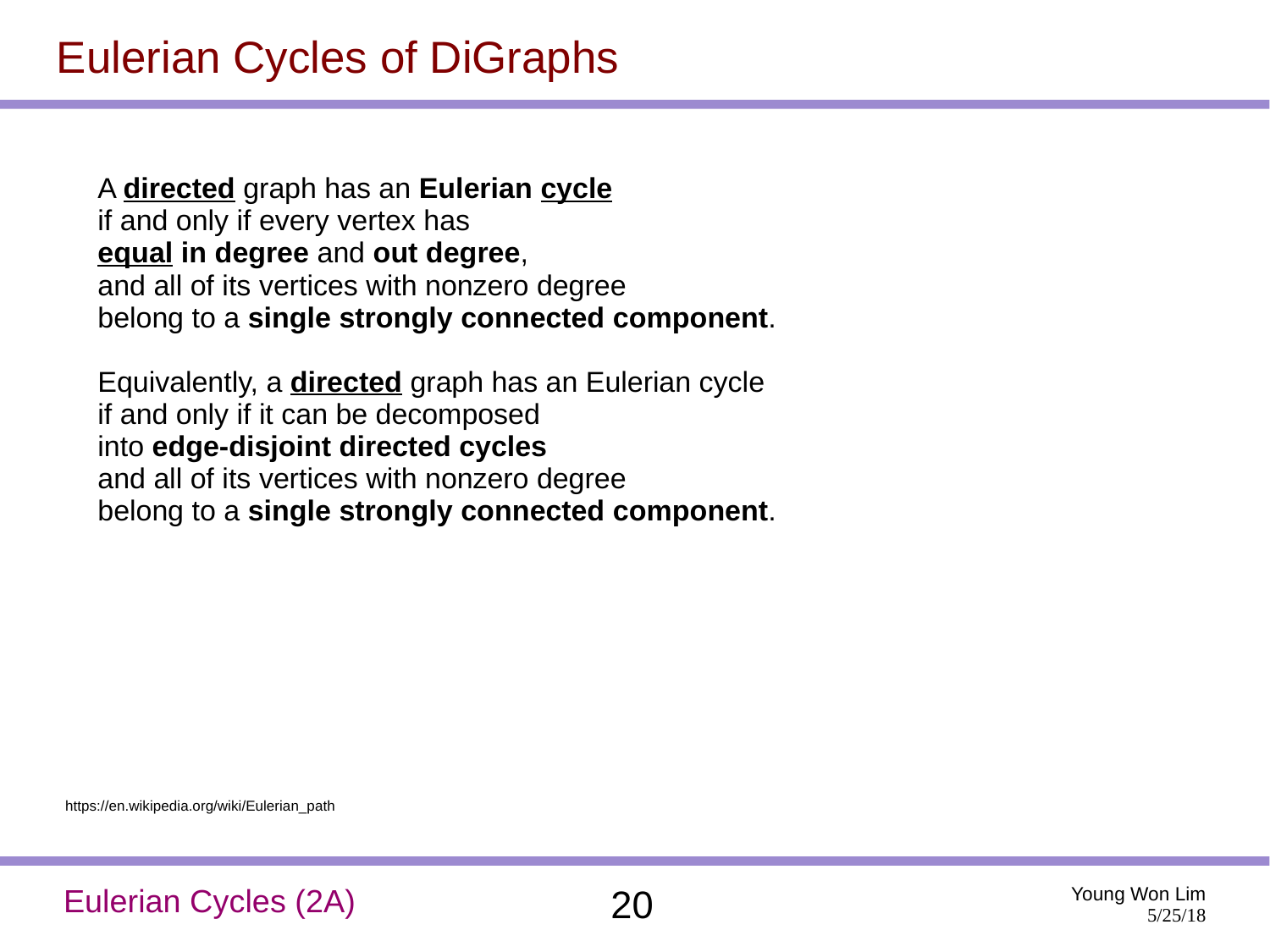## Eulerian Paths of DiGraphs

A directed graph has an **Eulerian path**

```
if and only if at most one vertex has 
    (out-degree) - (in-degree) = 1,at most one vertex has 
    (in-degree) - (out-degree) = 1,
```
every other vertex has equal in-degree and out-degree,

and all of its vertices with nonzero degree belong to a single connected component of the underlying undirected graph.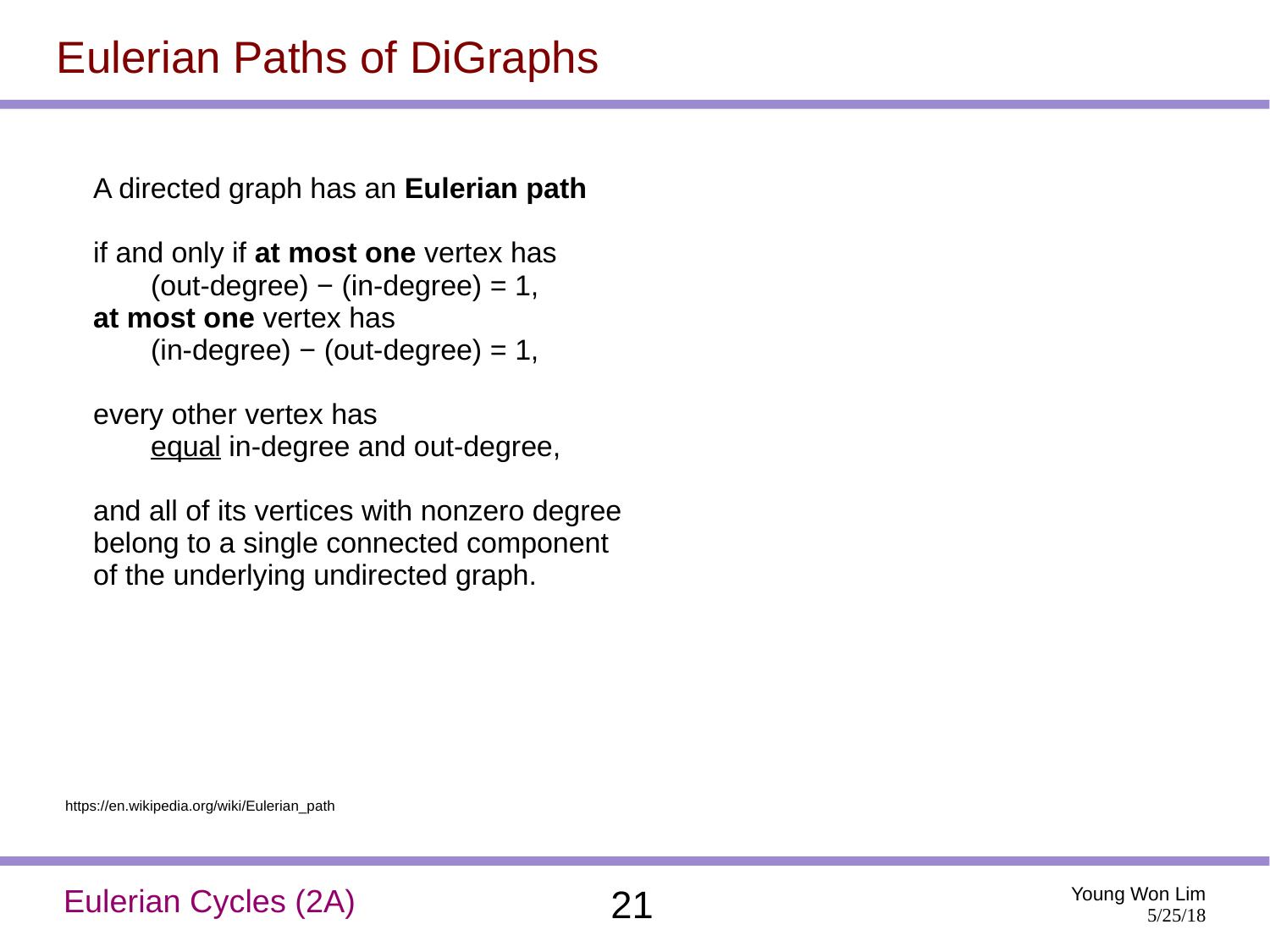### DiGraph Eulerian Cycle Examples





abcdbea

edabcdcae

https://www.geeksforgeeks.org/euler-circuit-directed-graph/

https://math.stackexchange.com/questions/1871065/euler-path-for-directed-graph

#### Eulerian Cycles (2A) 22 Young Won Lim

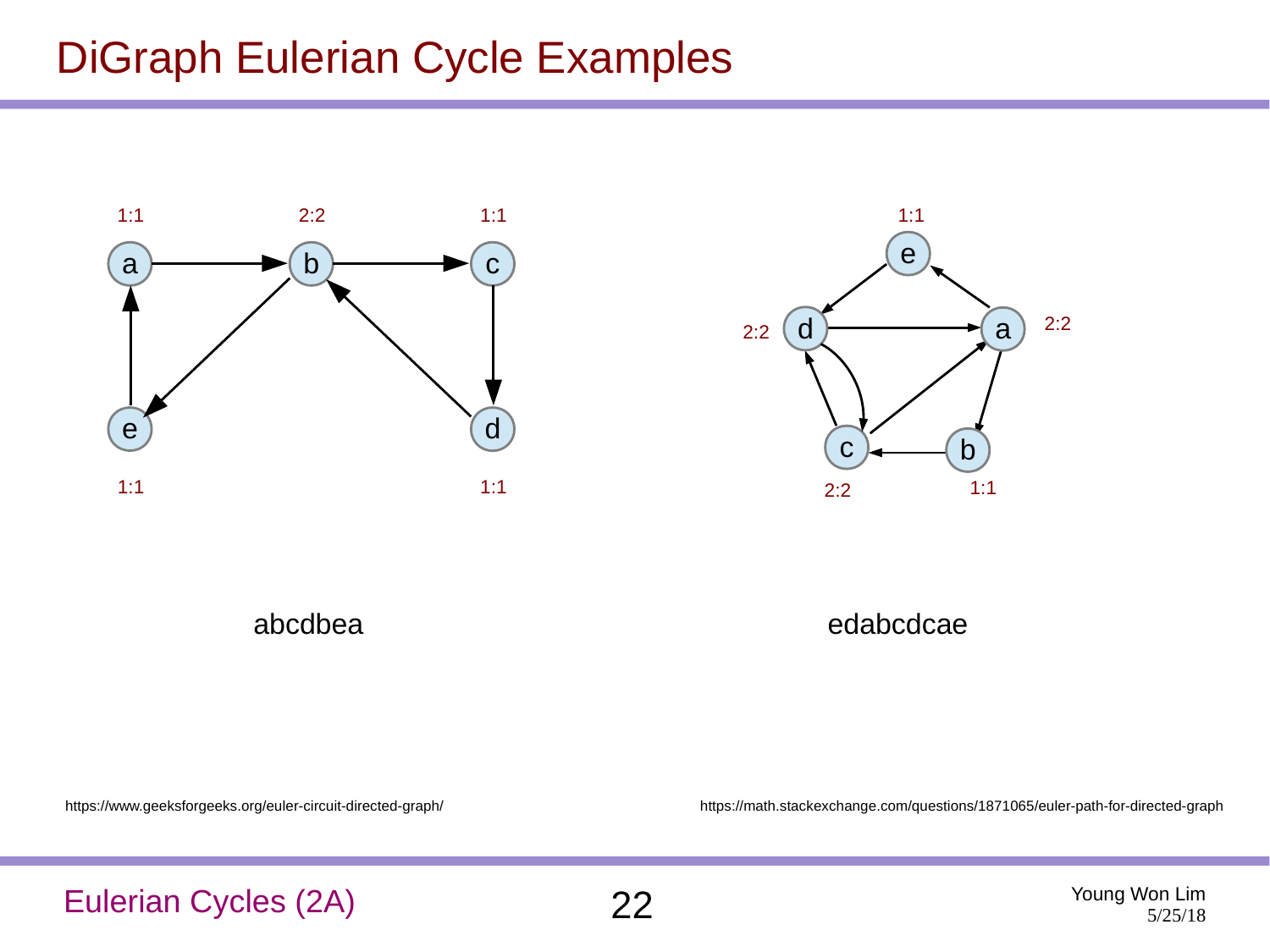### DiGraph Eulerian Path Examples



dbadeab

https://www.boost.org/doc/libs/1\_58\_0/libs/graph/doc/graph\_theory\_review.html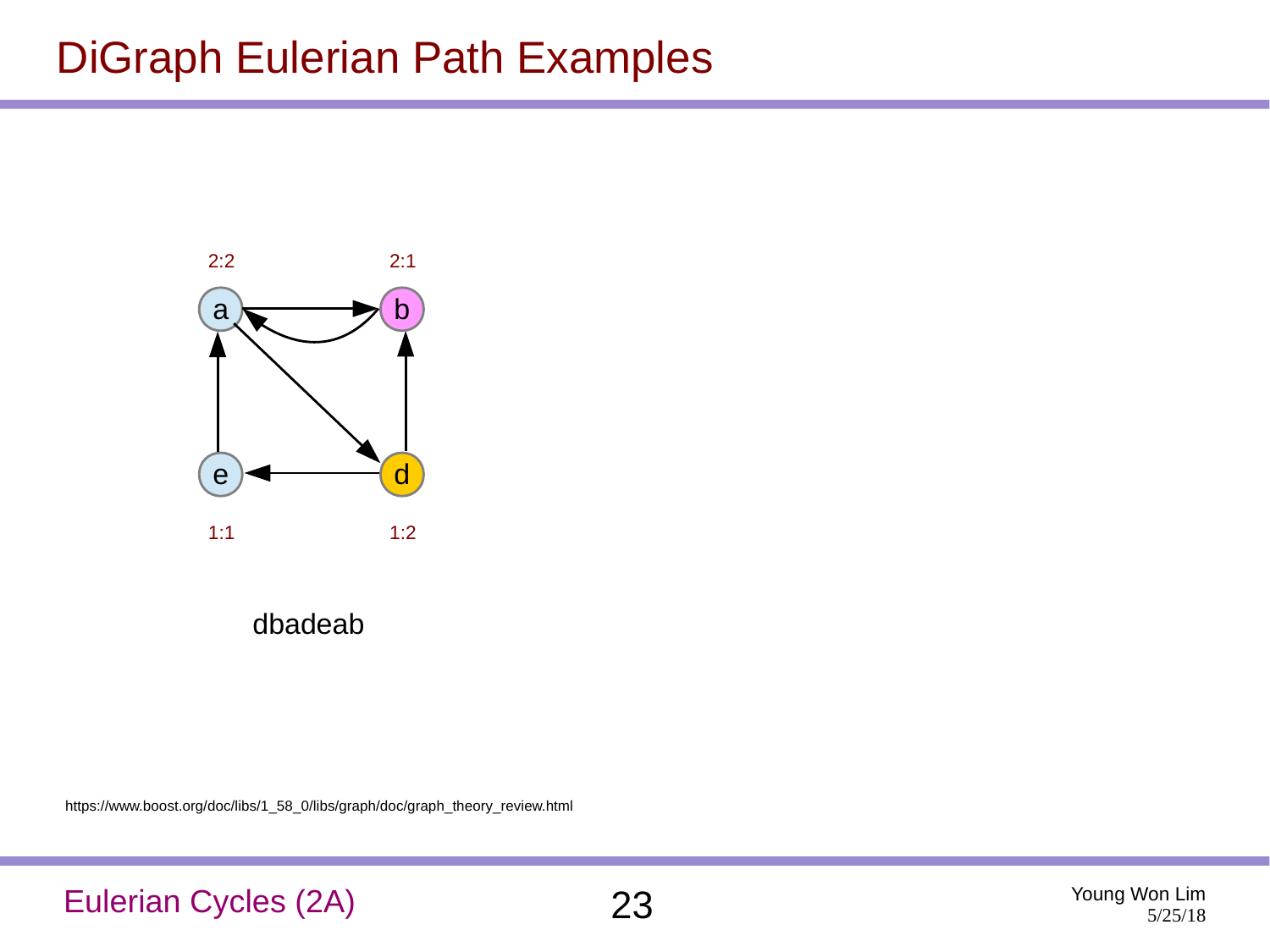### Seven Bridges of Königsberg



The problem was to devise a walk through the city that would cross each of those bridges once and only once.

https://en.wikipedia.org/wiki/Seven\_Bridges\_of\_K%C3%B6nigsberg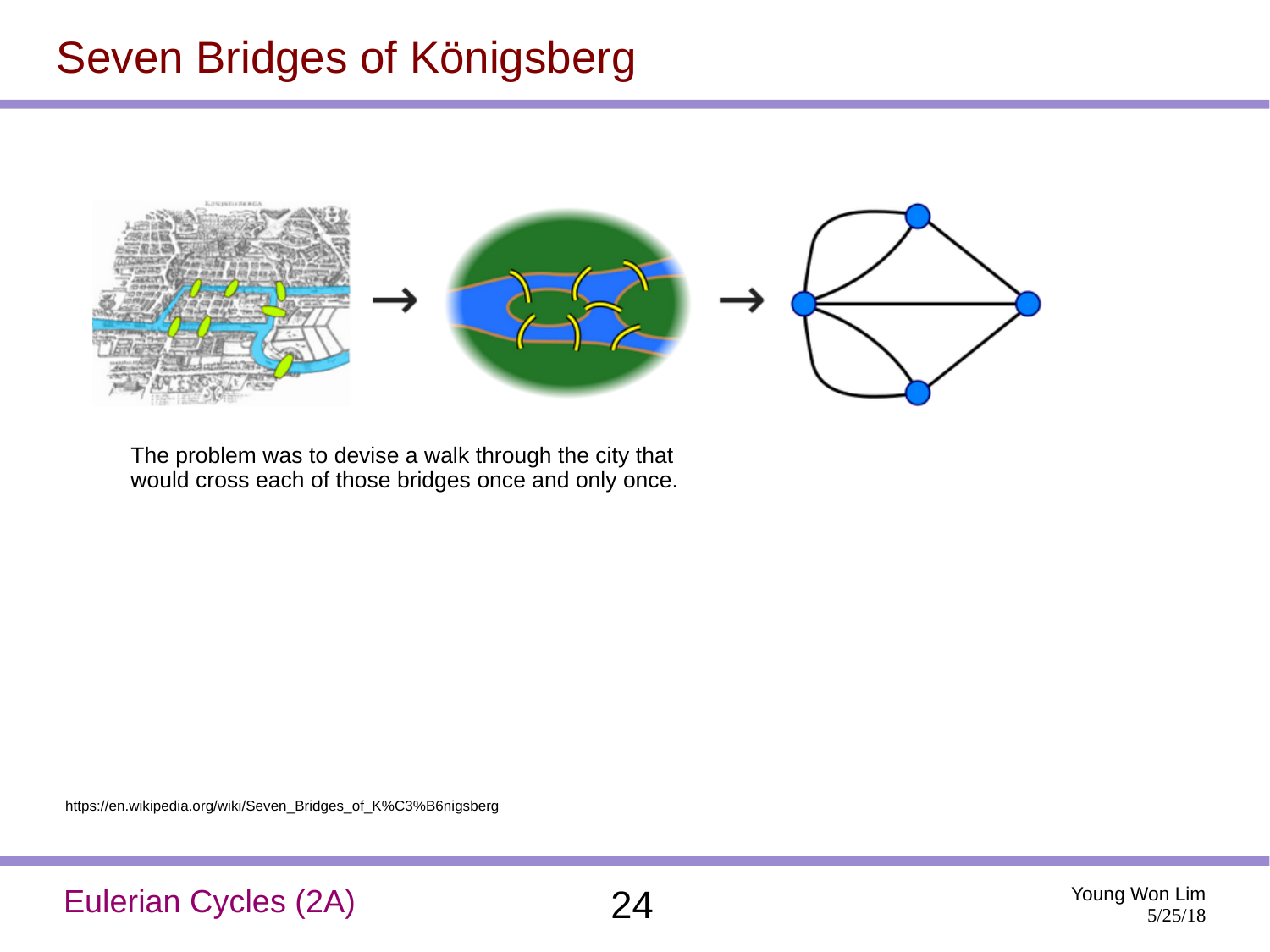### Seven and Eight Bridges Problems





https://en.wikipedia.org/wiki/Seven\_Bridges\_of\_K%C3%B6nigsberg

Eulerian Cycles (2A) 25 Young Won Lim

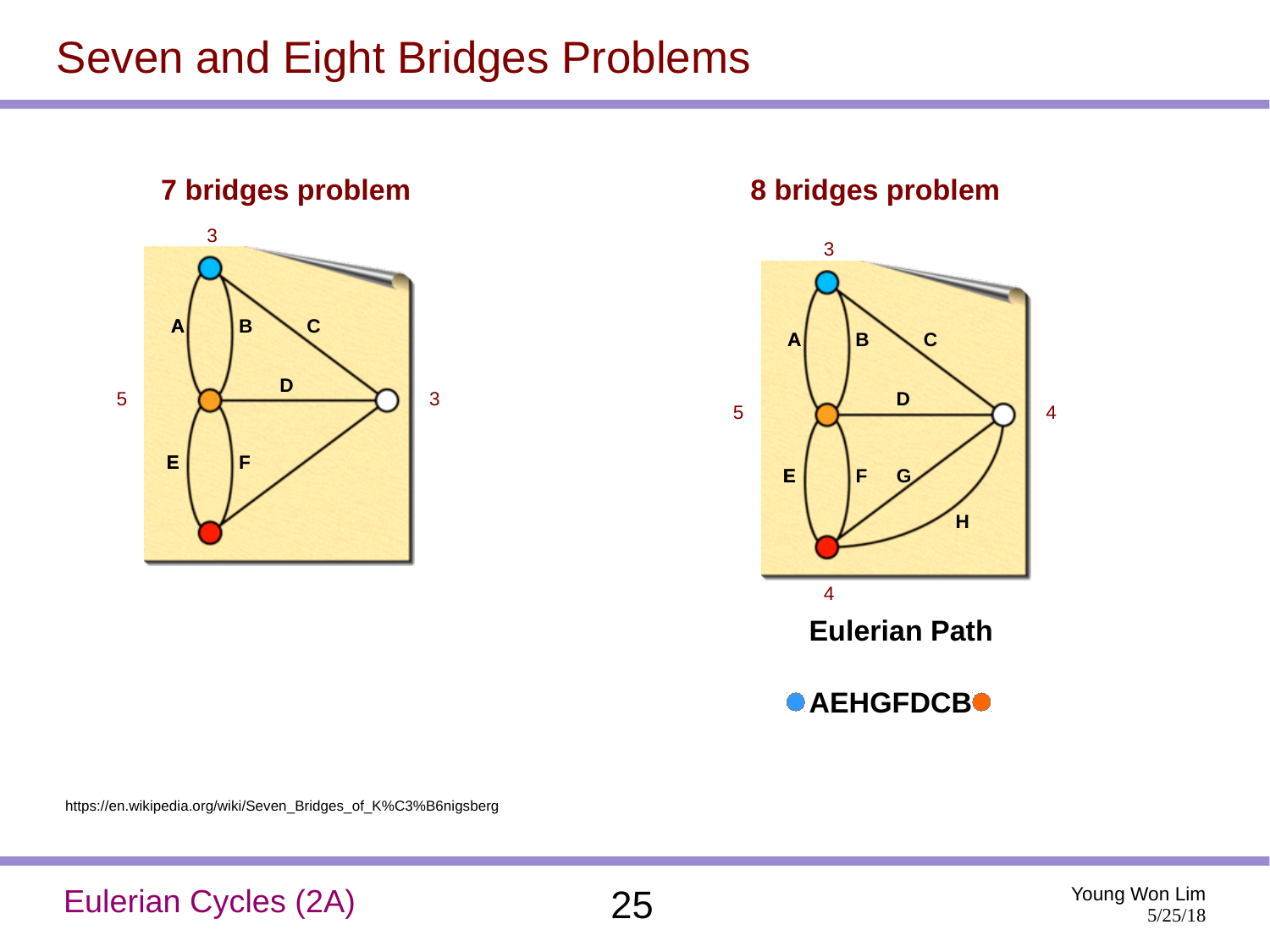### Nine and Ten Bridges Problems





https://en.wikipedia.org/wiki/Seven\_Bridges\_of\_K%C3%B6nigsberg

#### Eulerian Cycles (2A) 26 Young Won Lim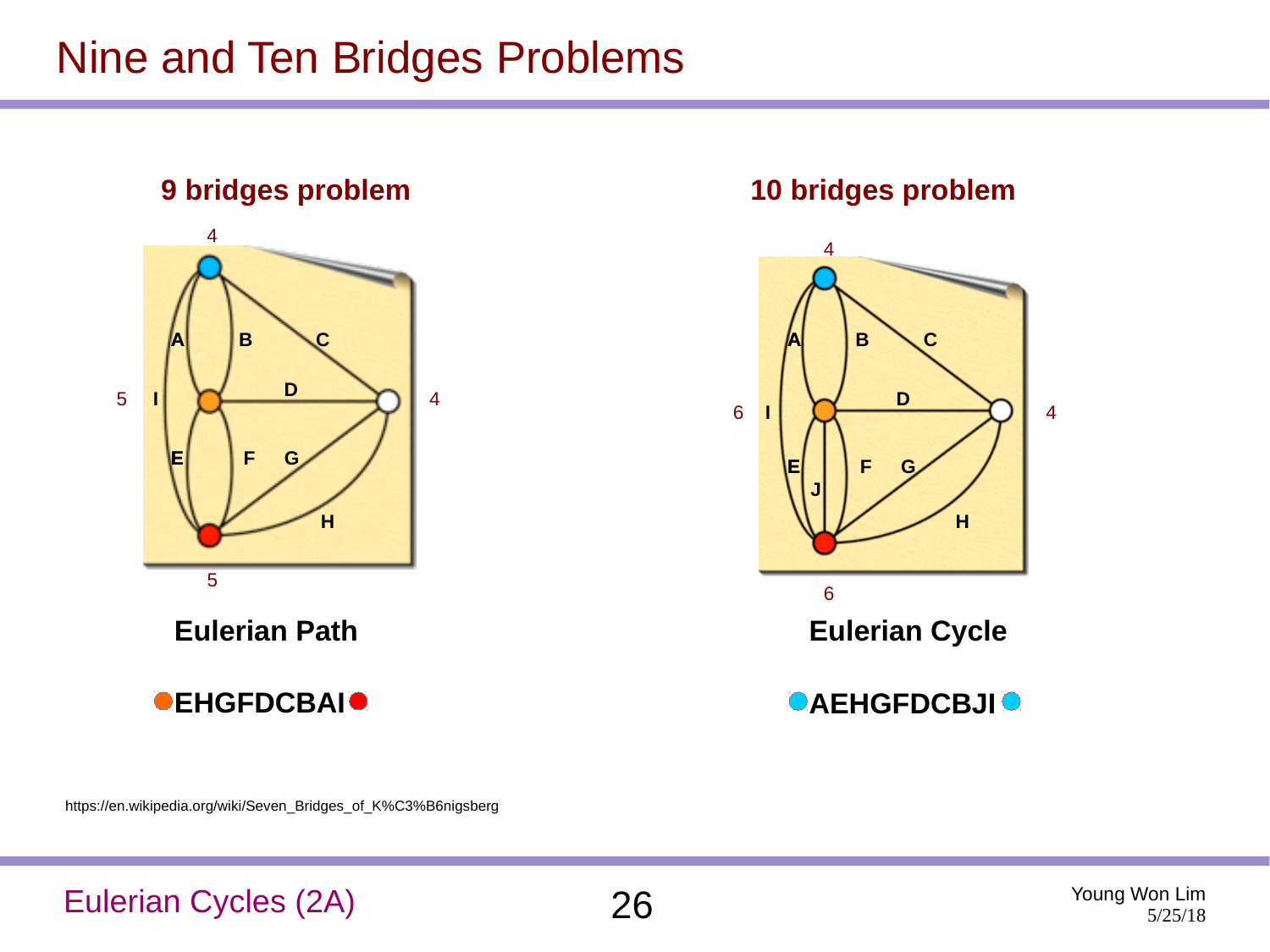### 8 bridges – Eulerian Path



**AEHGFDCB**

https://en.wikipedia.org/wiki/Seven\_Bridges\_of\_K%C3%B6nigsberg

### Eulerian Cycles (2A) 27 Young Won Lim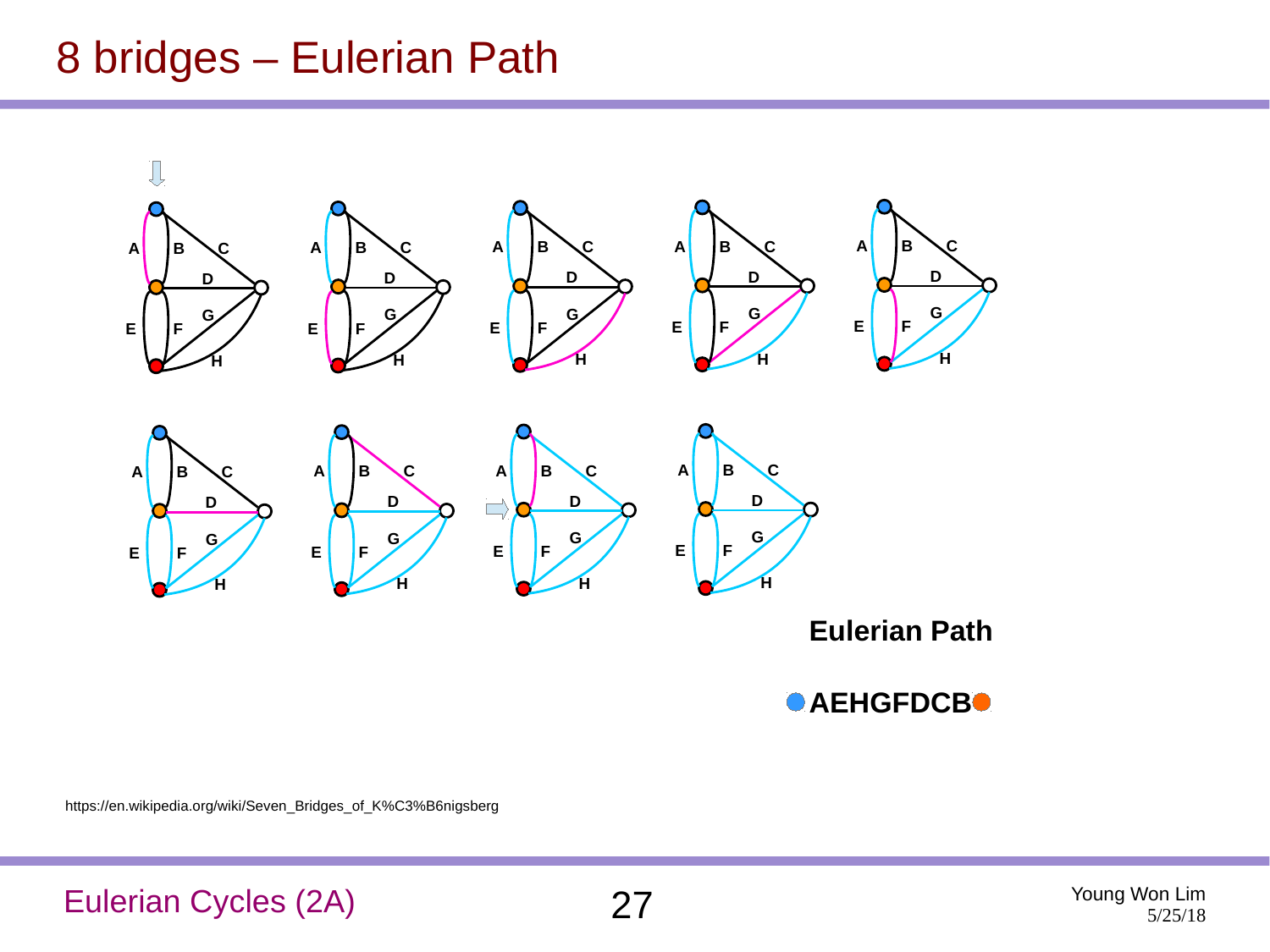### 9 bridges – Eulerian Path



**Eulerian Path**

**CEHGFDCBAIO** 

https://en.wikipedia.org/wiki/Seven\_Bridges\_of\_K%C3%B6nigsberg

Eulerian Cycles (2A) 28 Young Won Lim



5/25/18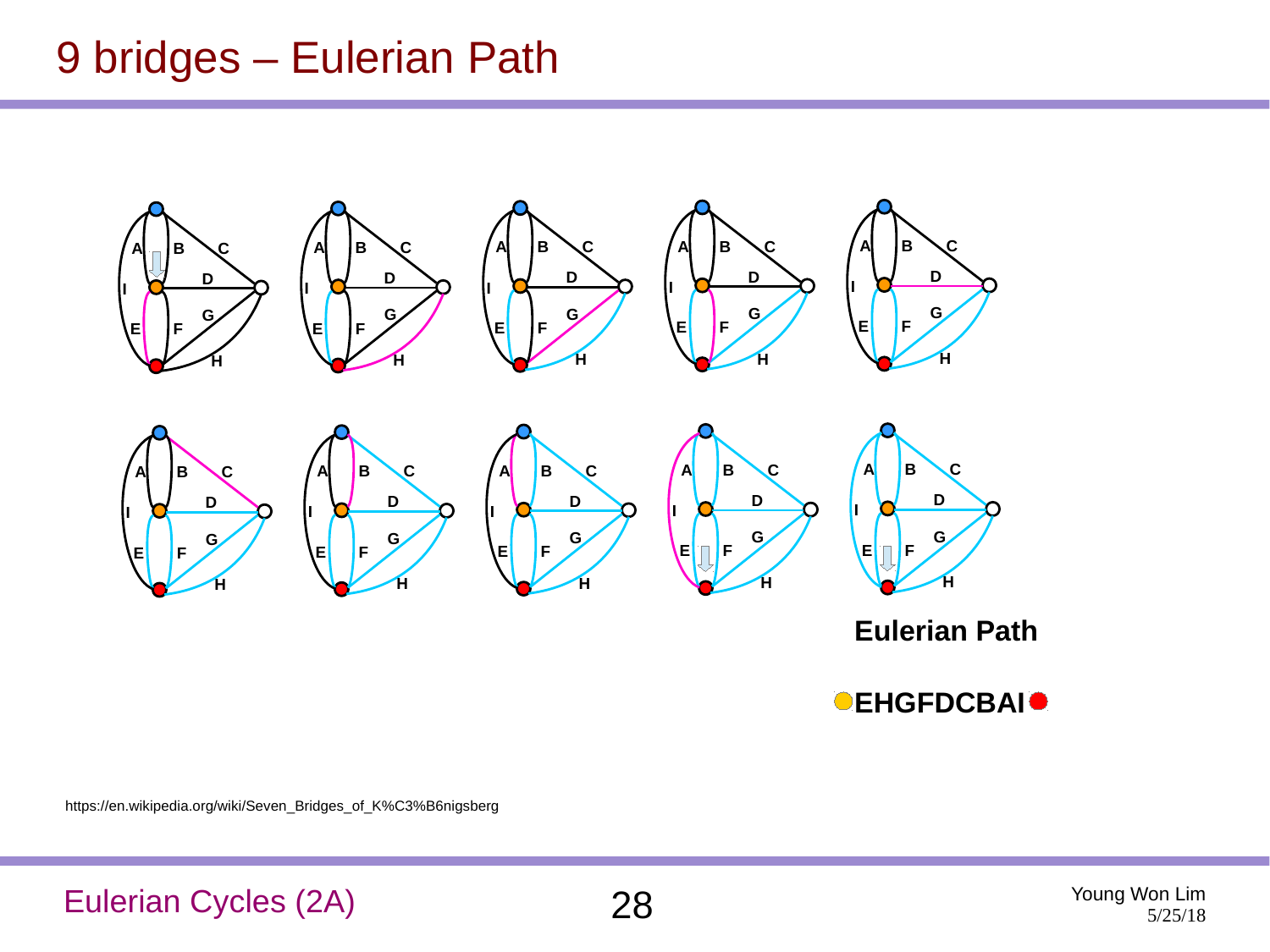### 10 bridges – Eulerian Cycle



*<b>AEHGFDCBJI* 

https://en.wikipedia.org/wiki/Seven\_Bridges\_of\_K%C3%B6nigsberg

Eulerian Cycles (2A) 29 Young Won Lim



5/25/18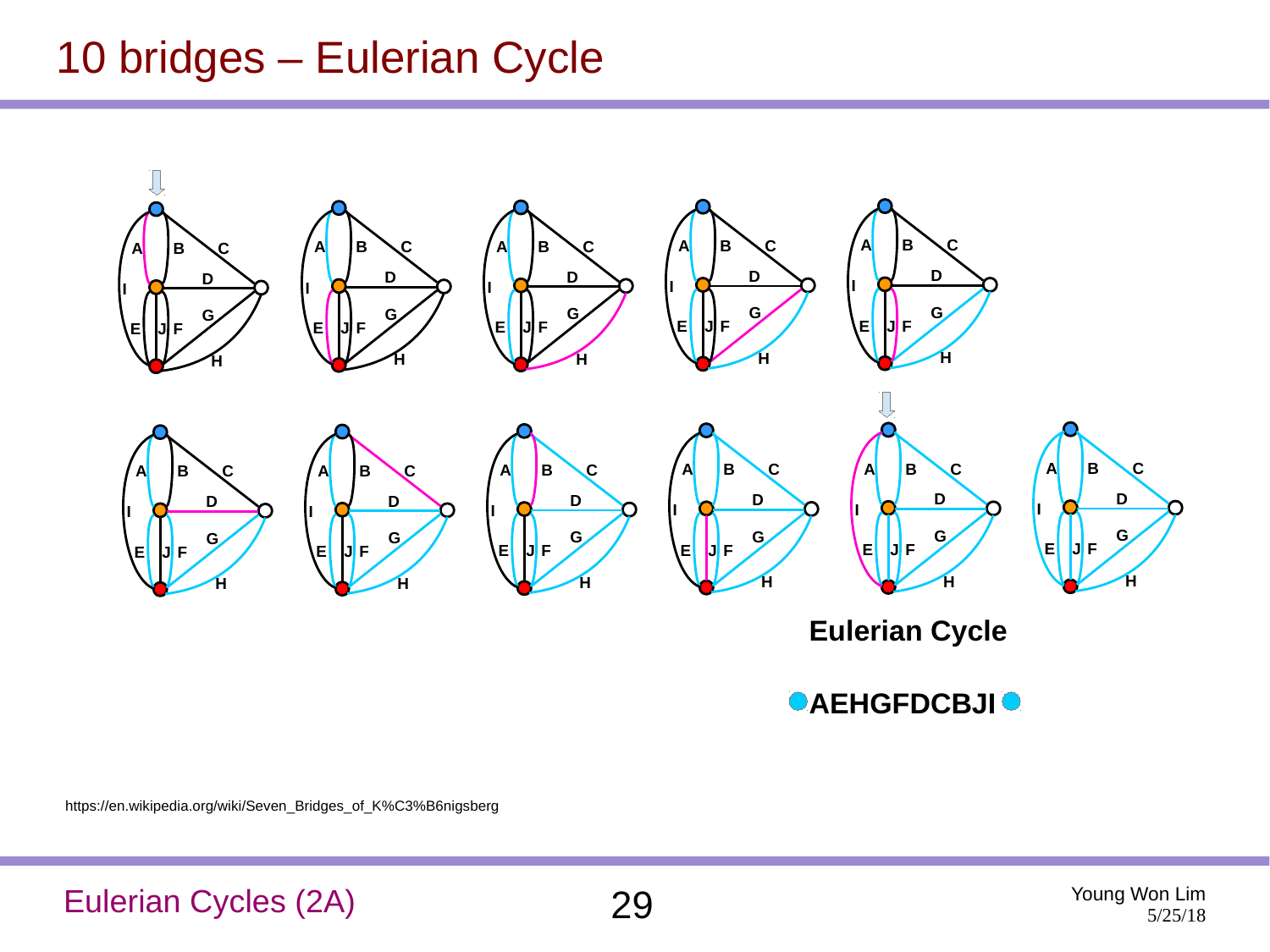### Fleury's Algorithm

To find an Eulerian path or an Eulerian cycle:

- 1. make sure the graph has either **0** or **2 odd** vertices
- 2. if there are **0 odd** vertex, start anywhere. If there are **2 odd** vertices, start at one of the two vertices
- 3. follow edges one at a time. If you have a choice between a **bridge** and a **non-bridge**, Always choose the **non-bridge**
- 4. stop when you run out of edge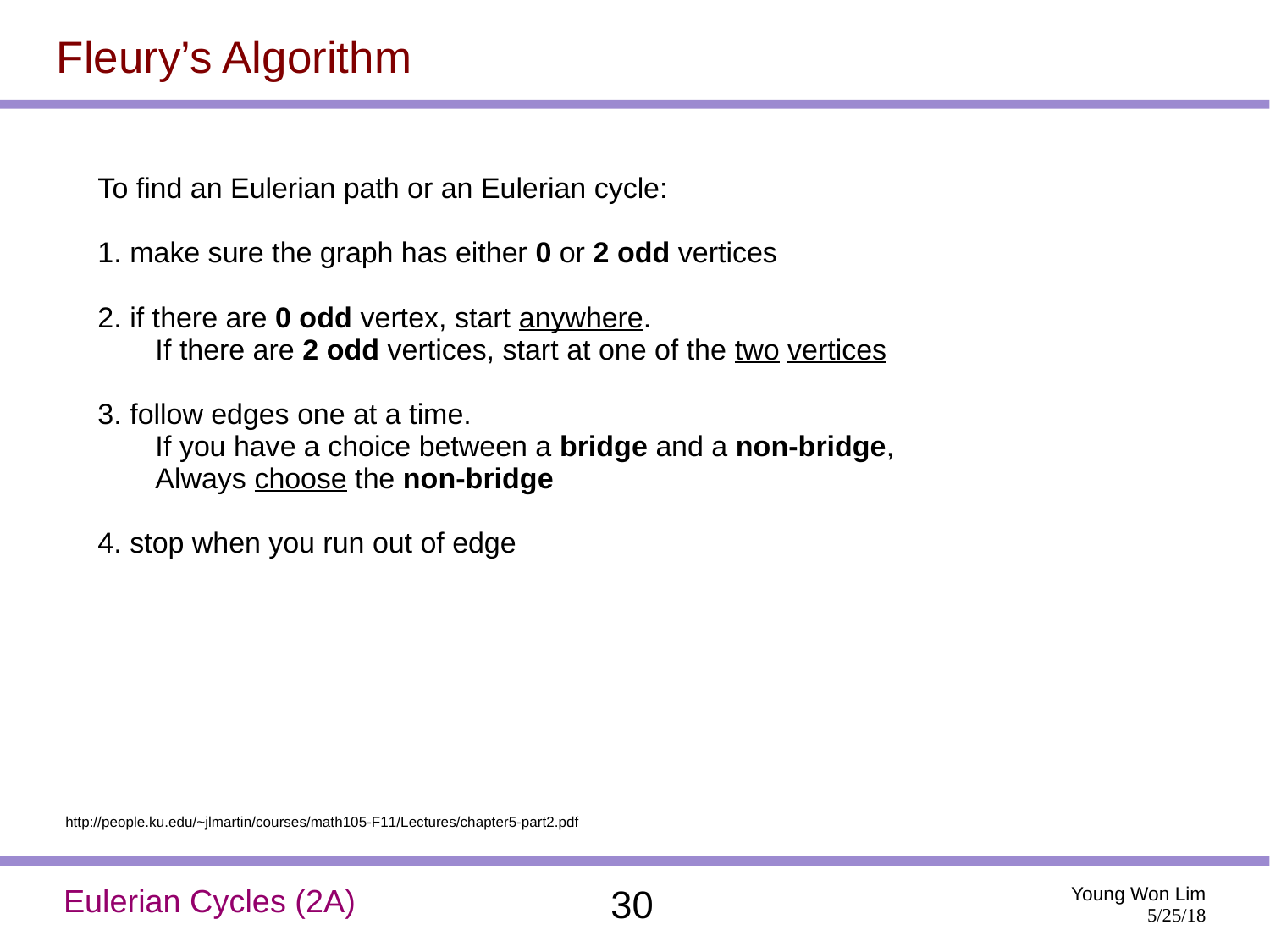### Bridges

#### **A bridge edge**

Removing a single edge from a connected graph can make it disconnected

#### **Non-bridge edges**

**Loops** cannot be bridges **Multiple edges** cannot be bridges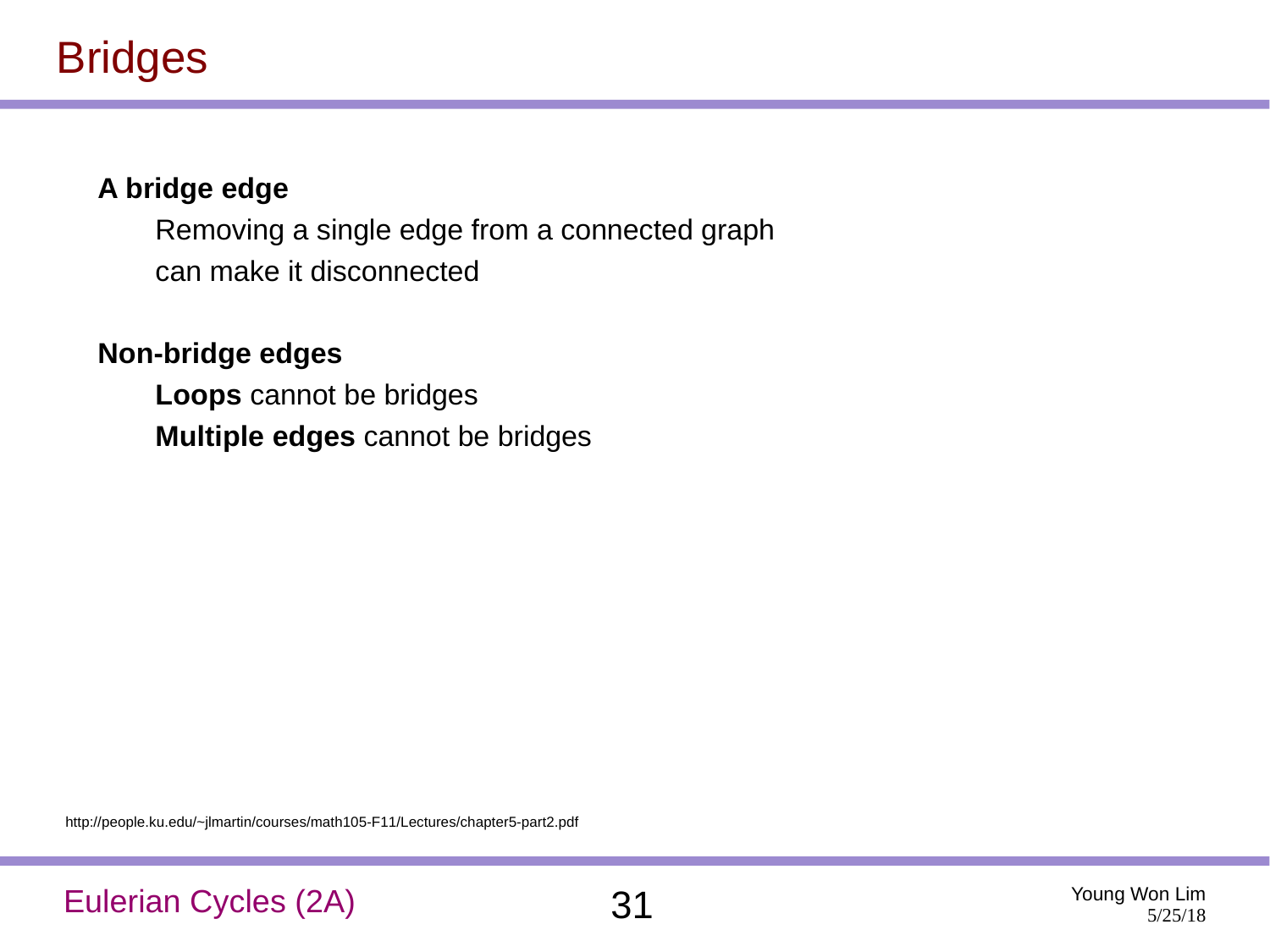### Bridge examples in a graph



http://people.ku.edu/~jlmartin/courses/math105-F11/Lectures/chapter5-part2.pdf

Eulerian Cycles (2A) 32 Young Won Lim

5/25/18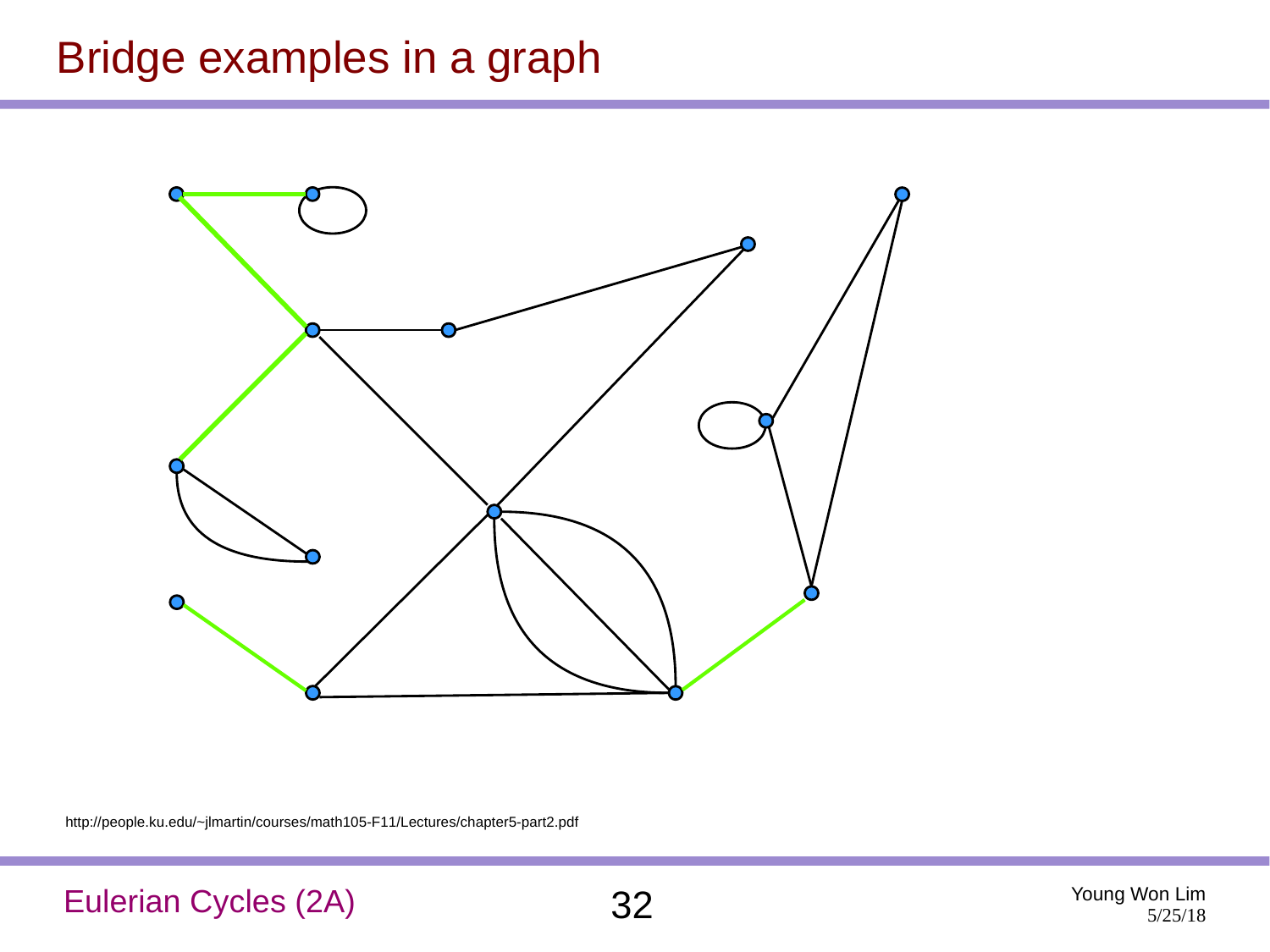### Bridges must be avoided, if possible





*FEACB*

If there exists other choice other than a bridge The bridge must not be chosen.

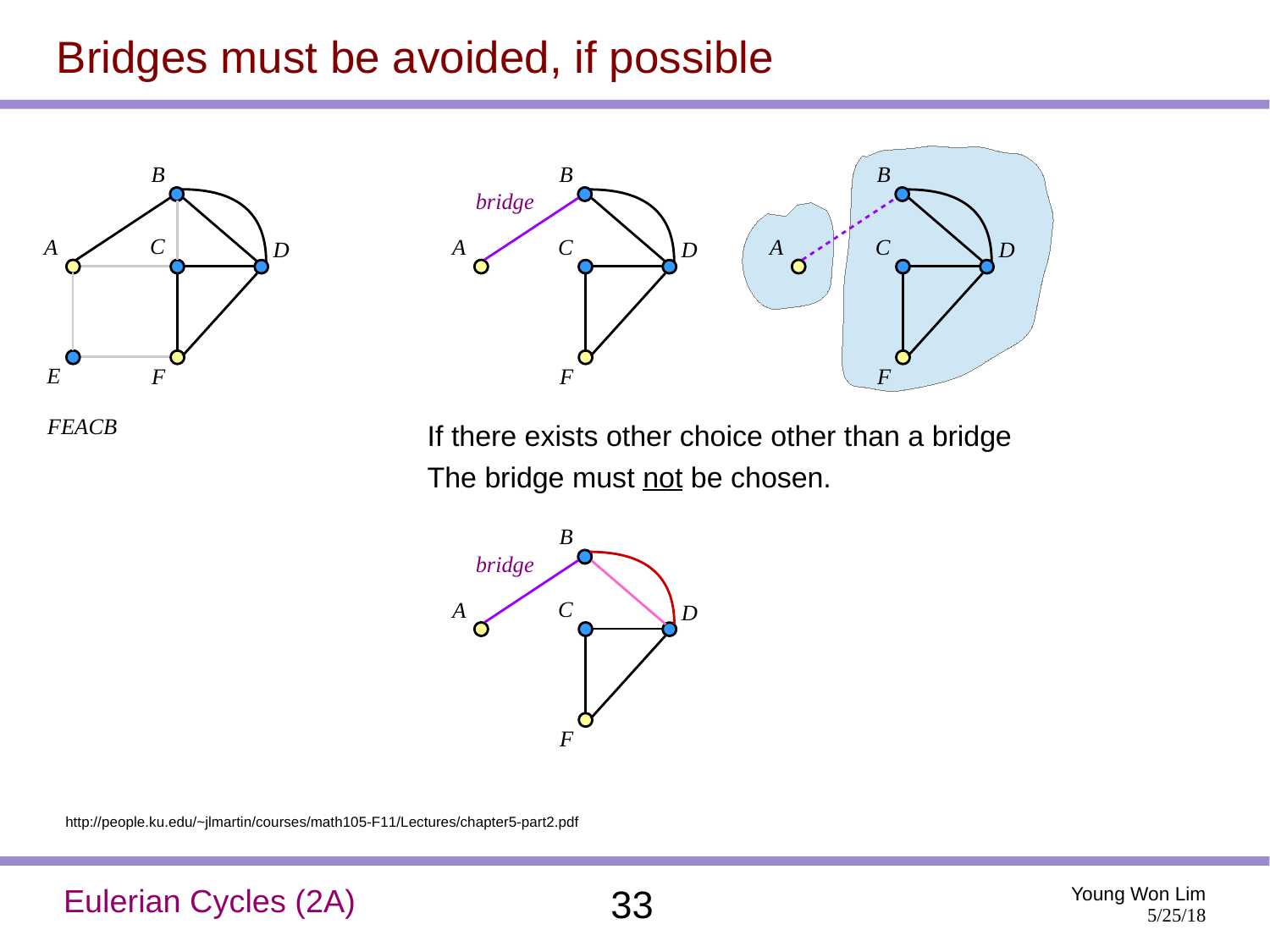### Fleury's Algorithm (1)









*FE FEA FEAC*



*FEACB*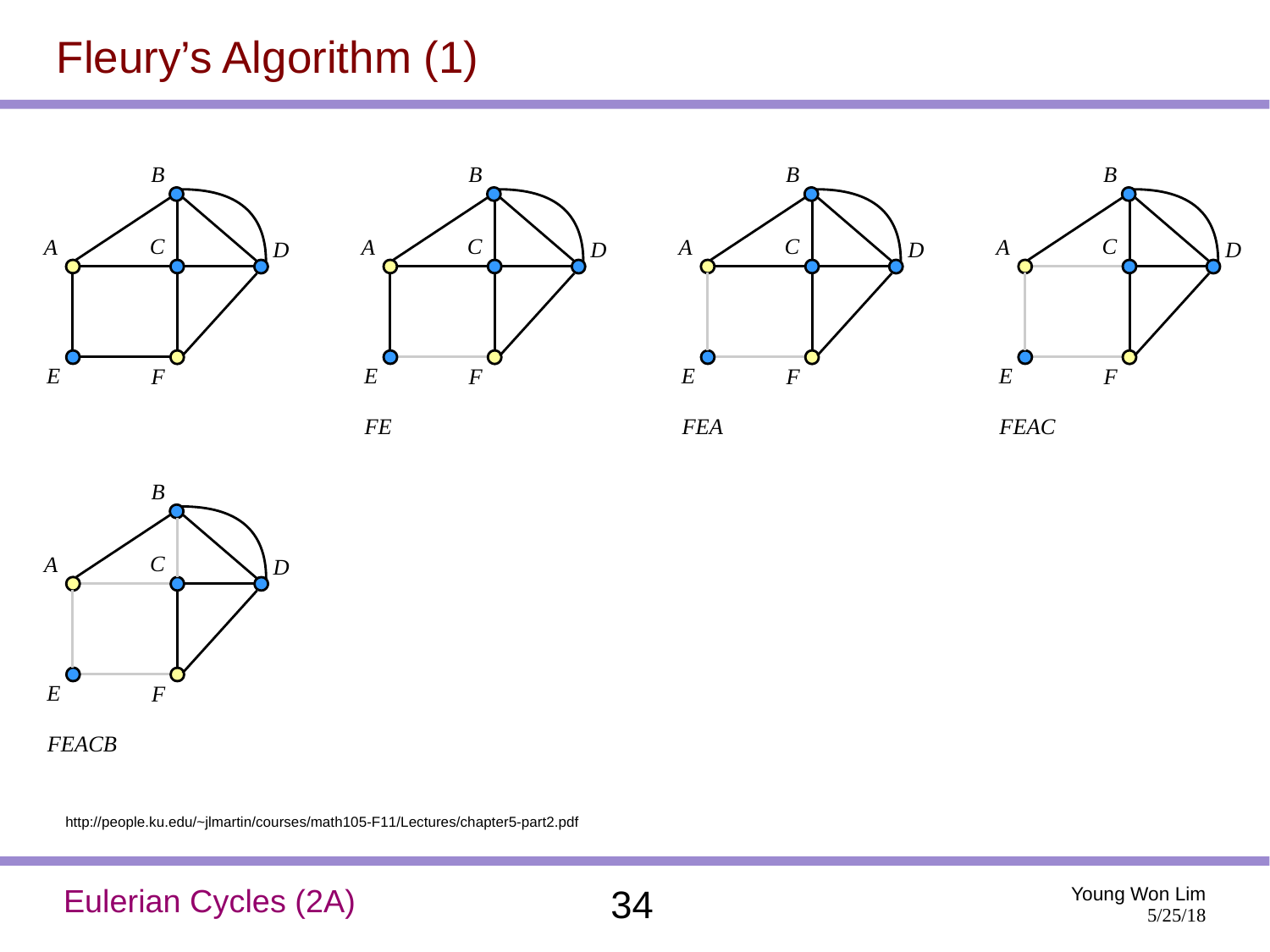### Fleury's Algorithm (2)









*no other choice*



*FEACBDCF*

*FD*: *bridge*

*no other choice*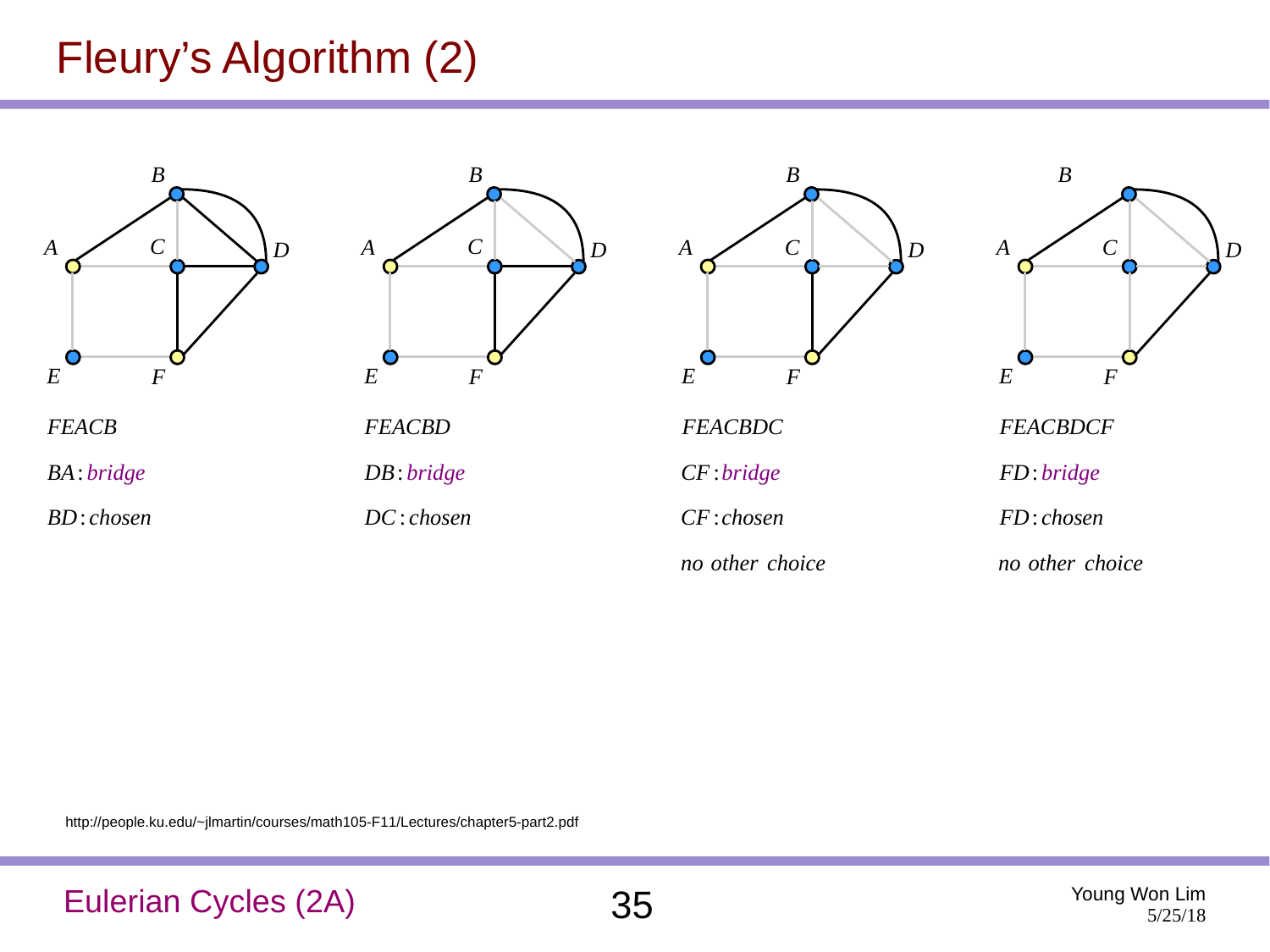### Fleury's Algorithm (3)



*DB*: *chosen*

*no other choice*

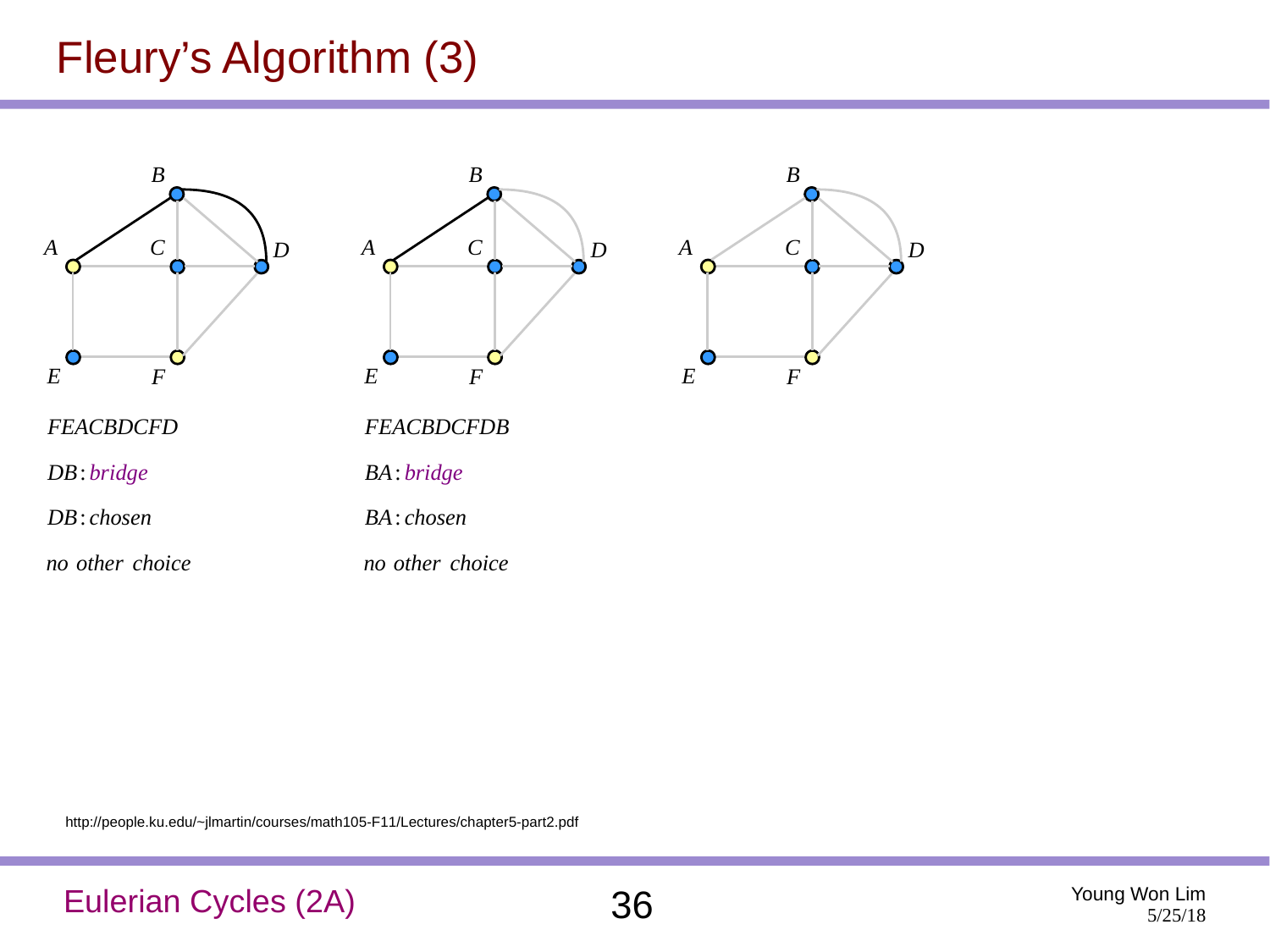### Degree of a vertex

the **degree** (or **valency**) of a vertex is the number of edges incident to the vertex, with loops counted twice.

The degree of a vertex  $v$  is denoted deg $(v)$ the maximum degree of a graph G, denoted by  $\Delta(G)$ the minimum degree of a graph, denoted by  $δ(G)$ 

 $\Delta(G) = 5$  $\delta(G) = 0$ 

In a **regular** graph, all degrees are the same



https://en.wikipedia.org/wiki/Degree (graph\_theory)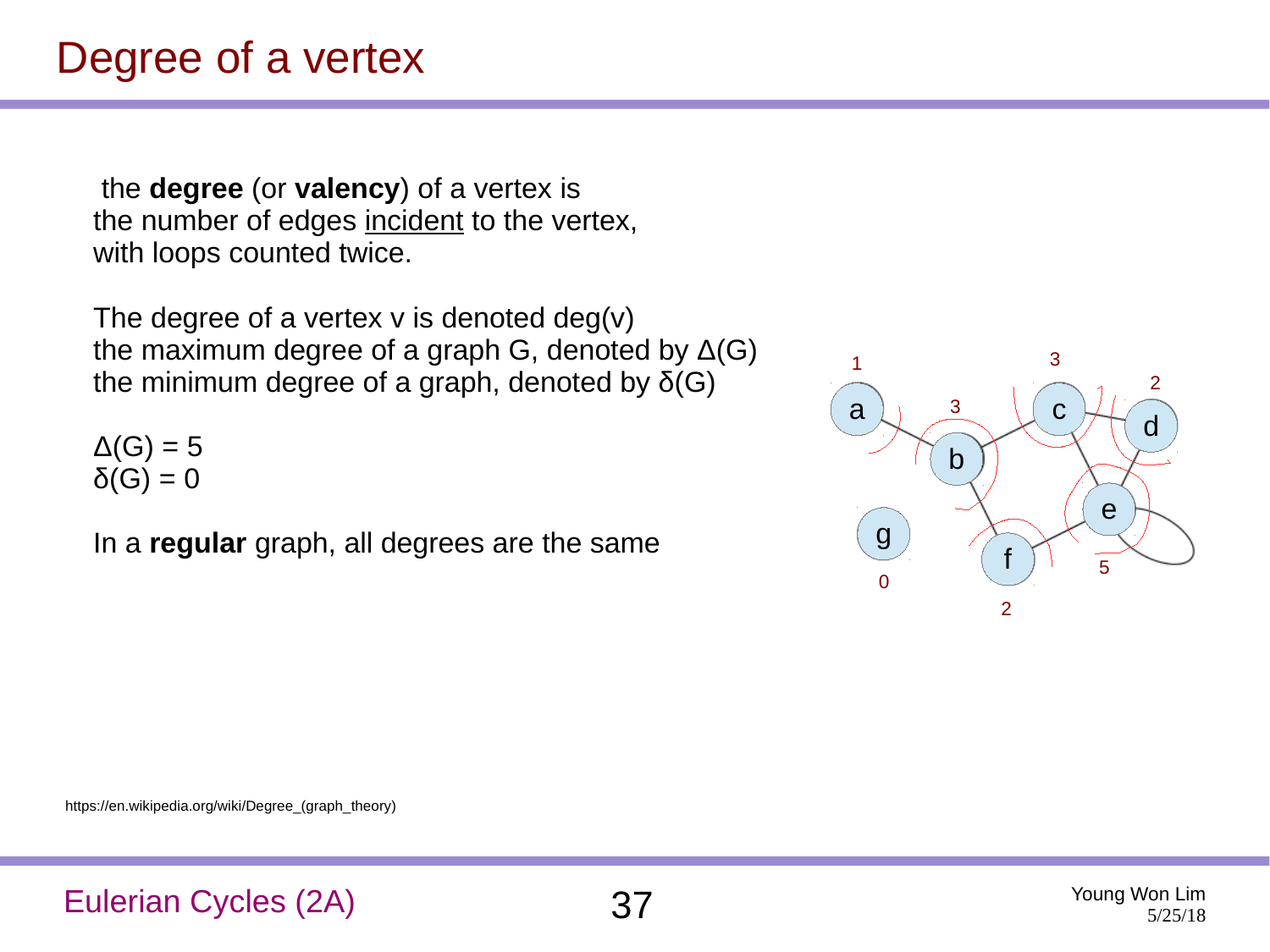a **regular graph** is a graph where each vertex has the same number of neighbors; i.e. every vertex has the same degree or valency.



https://en.wikipedia.org/wiki/Regular\_graph

Eulerian Cycles (2A) 38 Young Won Lim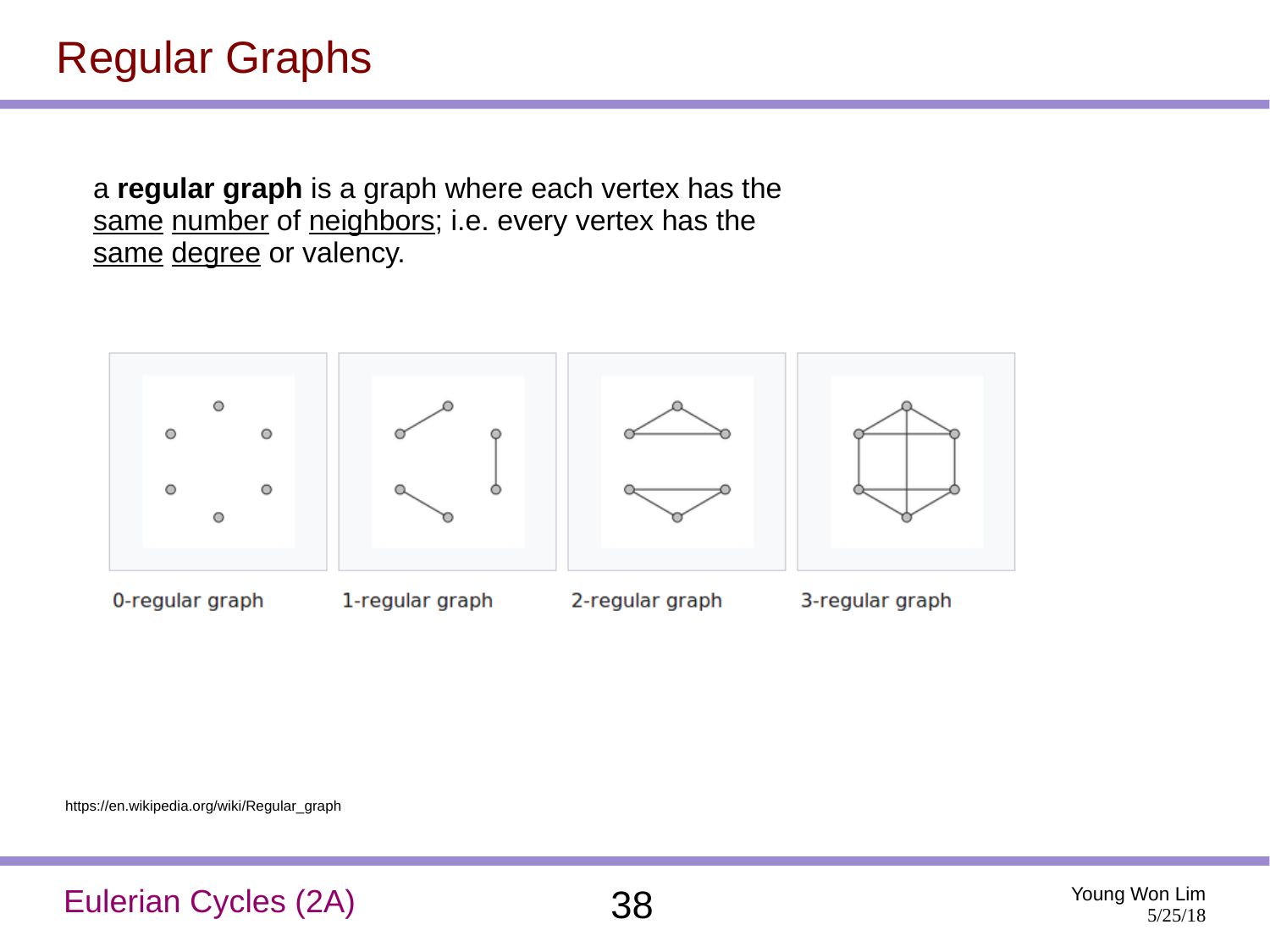### Handshake Lemma

The degree sum formula states that, given a graph  $G = (V, E)$ 

$$
\sum_{v\in V} \deg(v) = 2|E|\,.
$$

This statement (as well as the degree sum formula) is known as the **handshaking lemma**.

| $deg(a) = 1$ |             |
|--------------|-------------|
| $deg(b) = 3$ |             |
| $deg(c) = 3$ |             |
| $deg(d) = 2$ |             |
| $deg(e) = 5$ |             |
| $deg(f) = 2$ |             |
| $deg(q) = 0$ | $ E  = 8$   |
|              |             |
| 16           | $2 E  = 16$ |

https://en.wikipedia.org/wiki/Degree (graph\_theory)



### Eulerian Cycles (2A) 39 Young Won Lim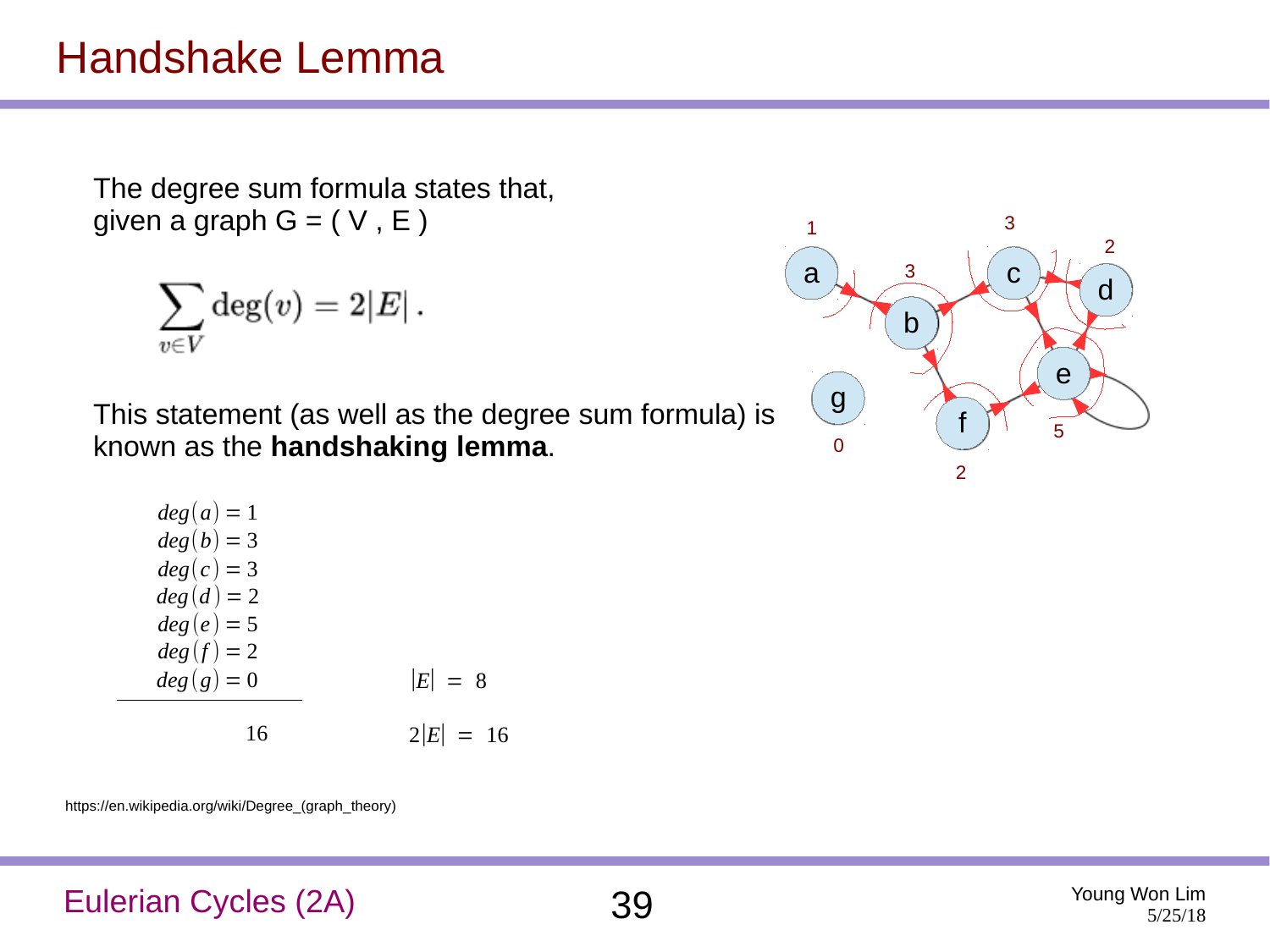## Adding odd vertex



https://en.wikipedia.org/wiki/Eulerian\_path

Eulerian Cycles (2A)  $40$  Young Won Lim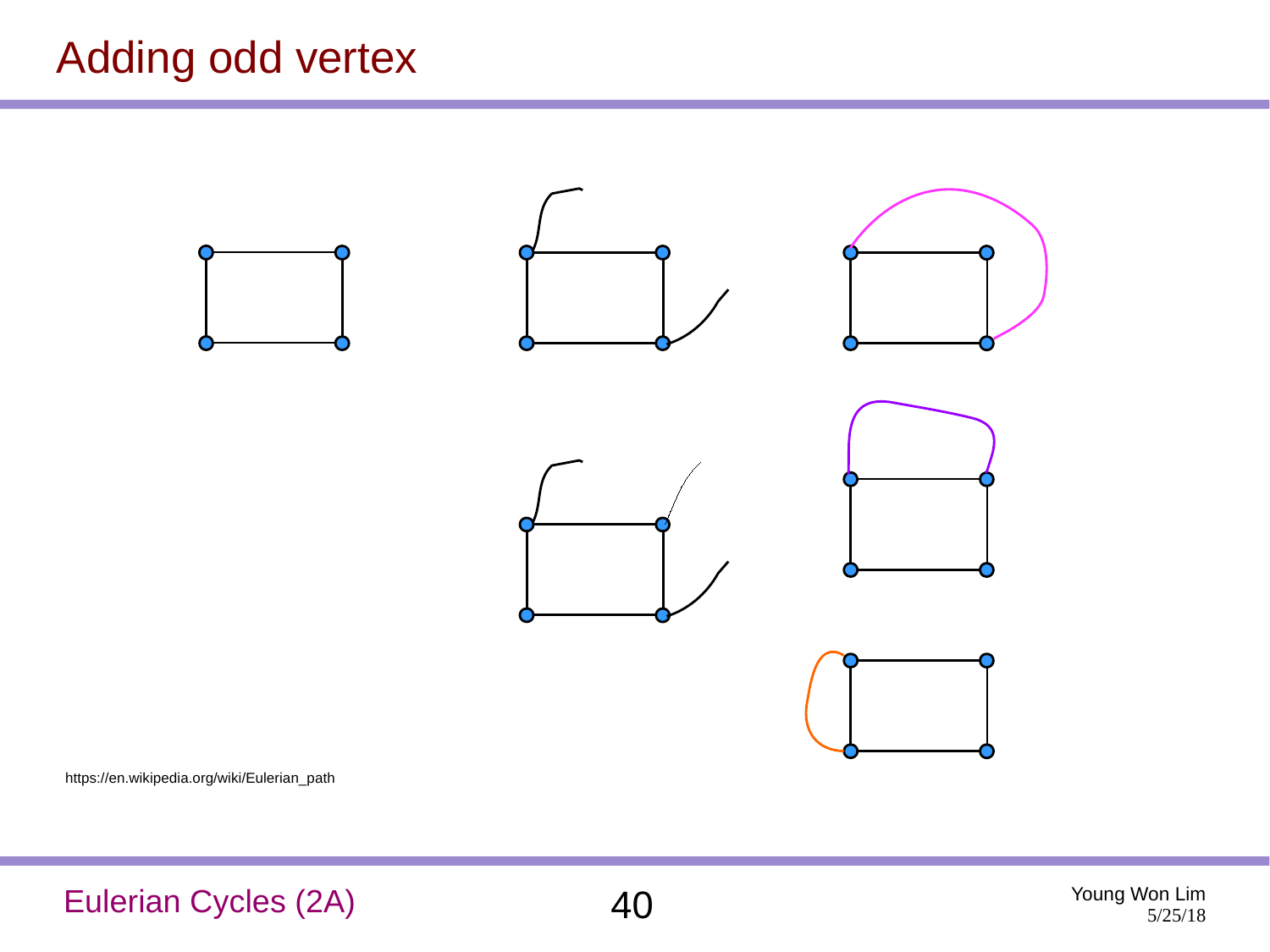### The number of odd vertices

**Even vertices** : 
$$
\{x_1, x_2, \cdots, x_m\}
$$

\n**Odd vertices** :  $\{y_1, y_2, \cdots, y_n\}$ 

\n $S = \text{deg}(x_1) + \text{deg}(x_2) + \cdots + \text{deg}(x_m)$ 

\n $T = \text{deg}(y_1) + \text{deg}(y_2) + \cdots + \text{deg}(y_n)$ 

\n $S = \text{even} + \text{even} + \cdots + \text{even}$ 

\n $T = \text{odd} + \text{odd} + \cdots + \text{odd}$ 



in any graph, the number of vertices with odd degree is even.

| $#$ of <b>odd</b> vertices | <b>Eulerian Path</b> | <b>Eulerian Cycle</b> |
|----------------------------|----------------------|-----------------------|
| 0                          | <b>No</b>            | Yes                   |
| 2                          | Yes                  | <b>No</b>             |
| 4,6,8,                     | No.                  | <b>No</b>             |
| 1,3,5,7,                   | No such graph        | No such graph         |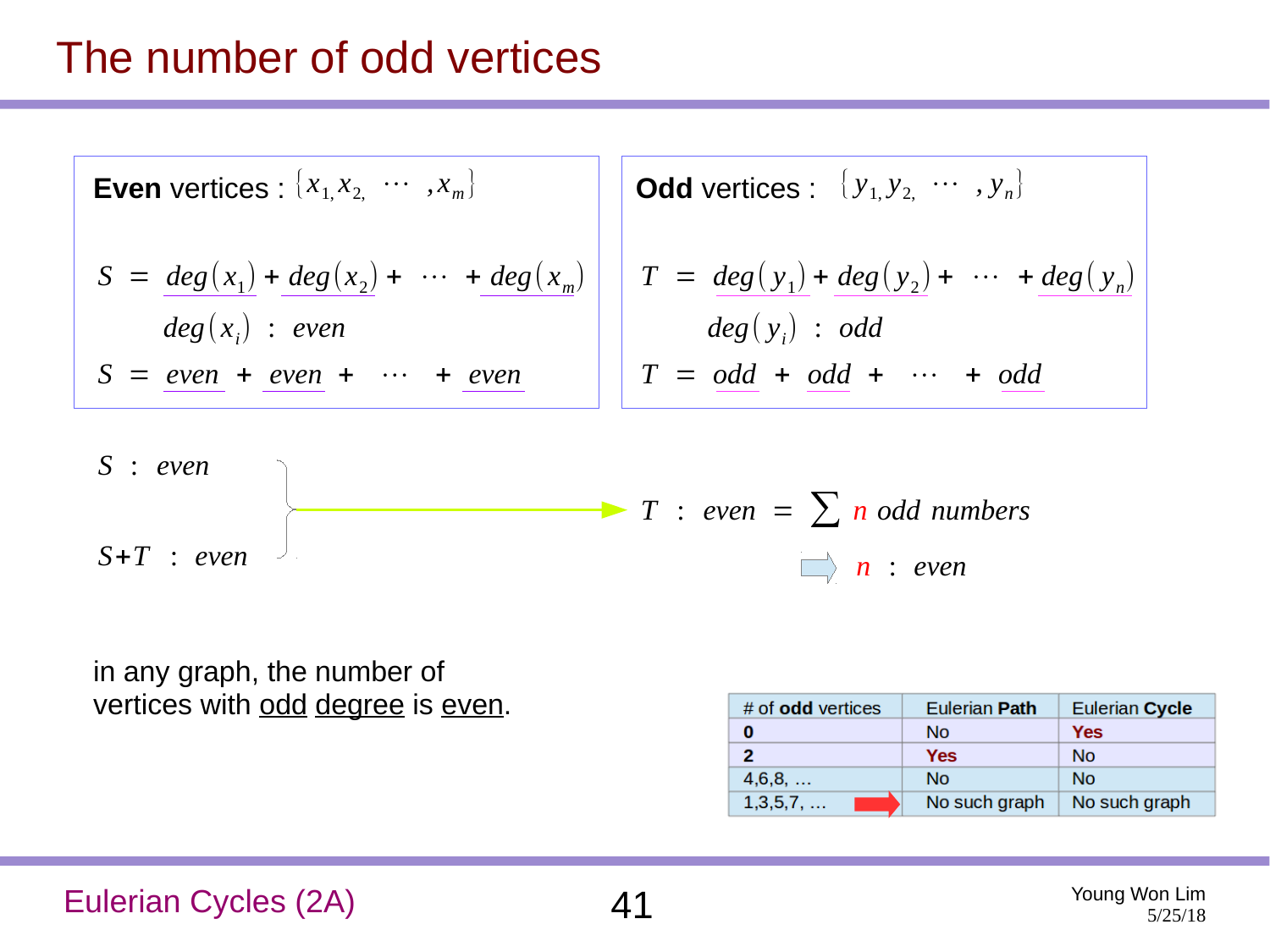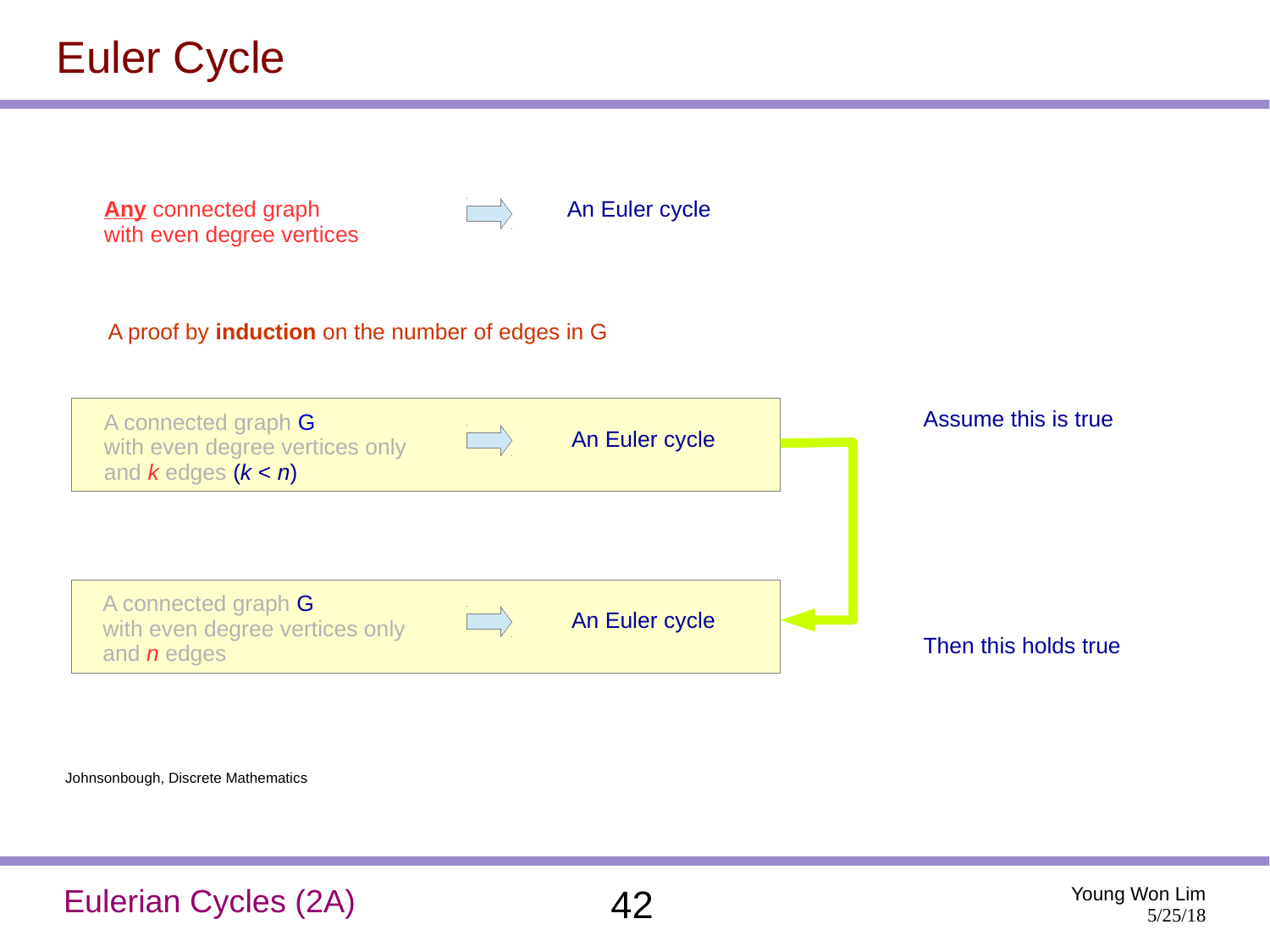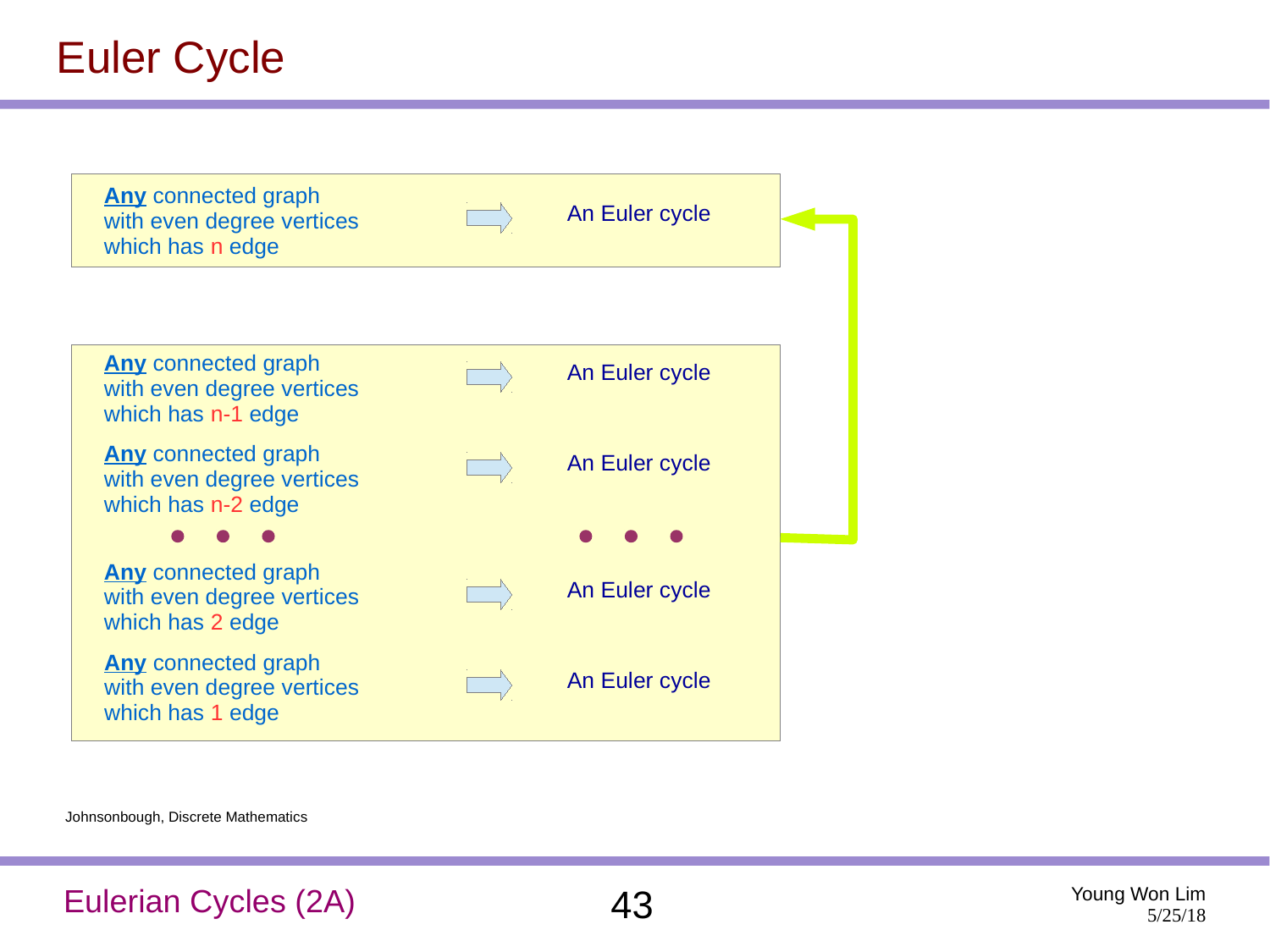### Euler Cycle – Base Cases

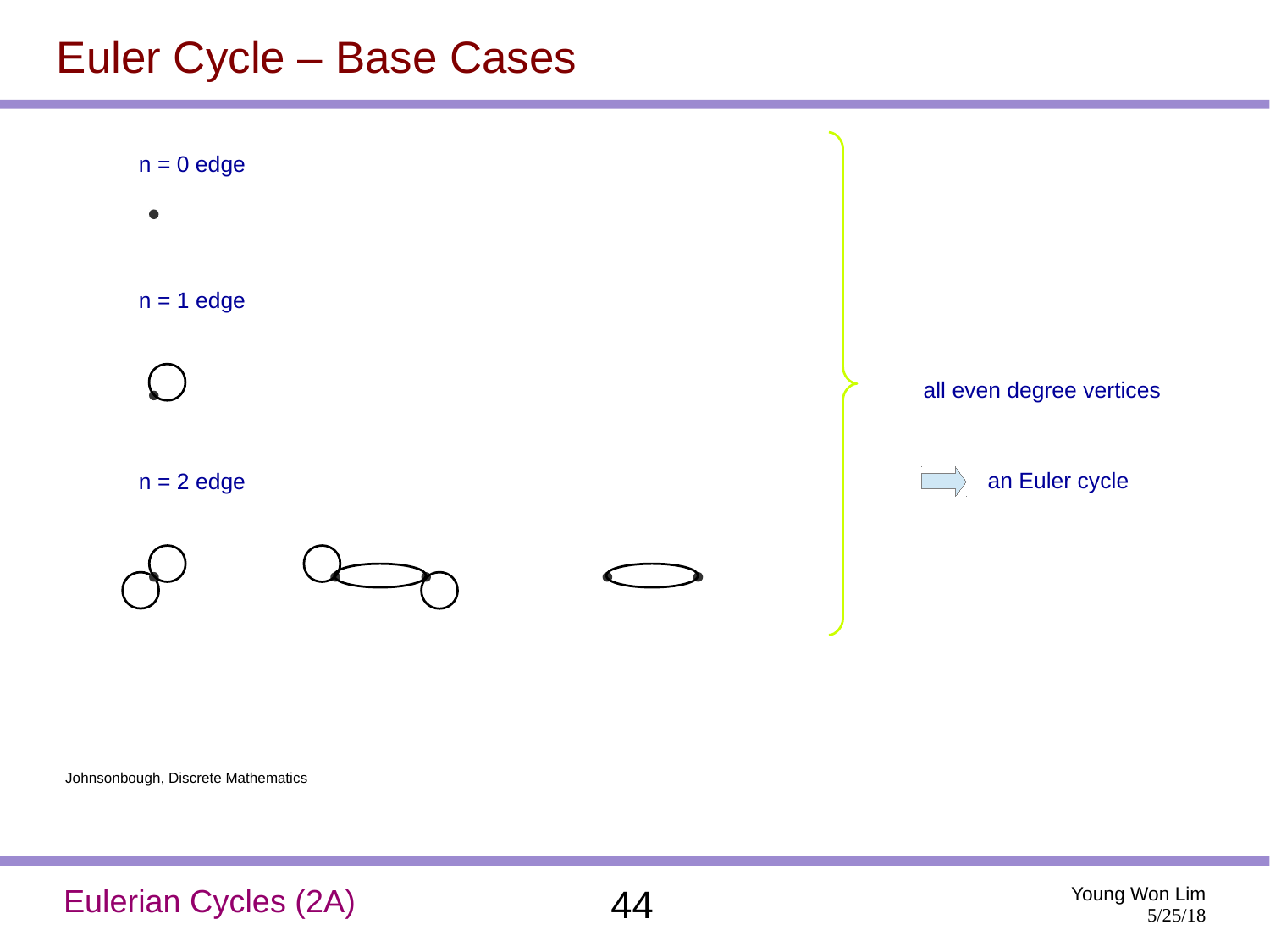## Euler Cycle – decrease the number of edges by one

A connected graph G with even degree vertices only and *n* edges (*k* < *n*)



#### all even degree vertices

P: a path from  $v$  to  $v_{1}$ 

A connected graph G' with even degree vertices only and *n-1* edges (*k* < *n*)

P': a portion of the path P that are in G'



#### all even degree vertices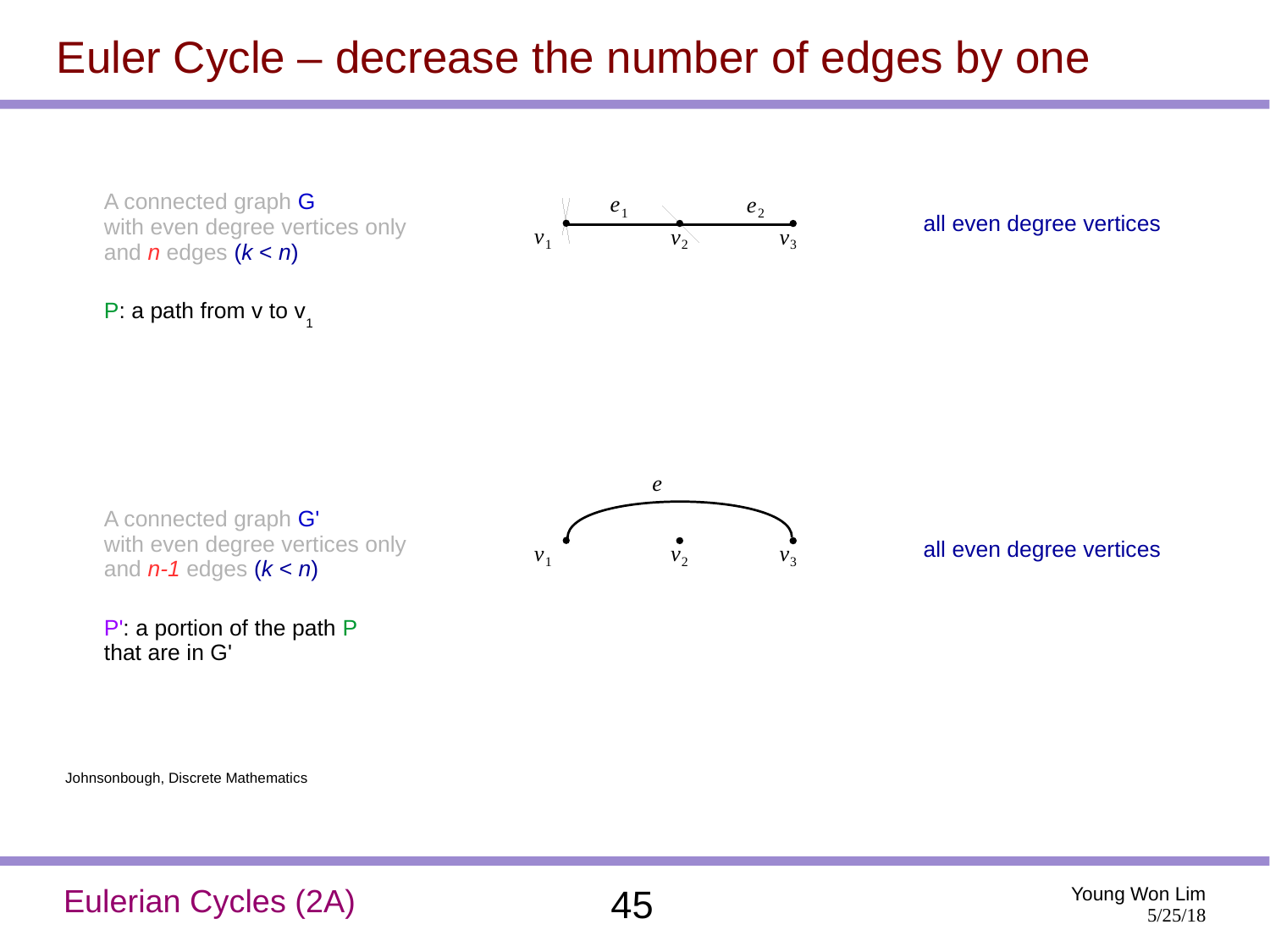#### Euler Cycle – a path from v to v 1



Johnsonbough, Discrete Mathematics

### Eulerian Cycles (2A)  $46$  Young Won Lim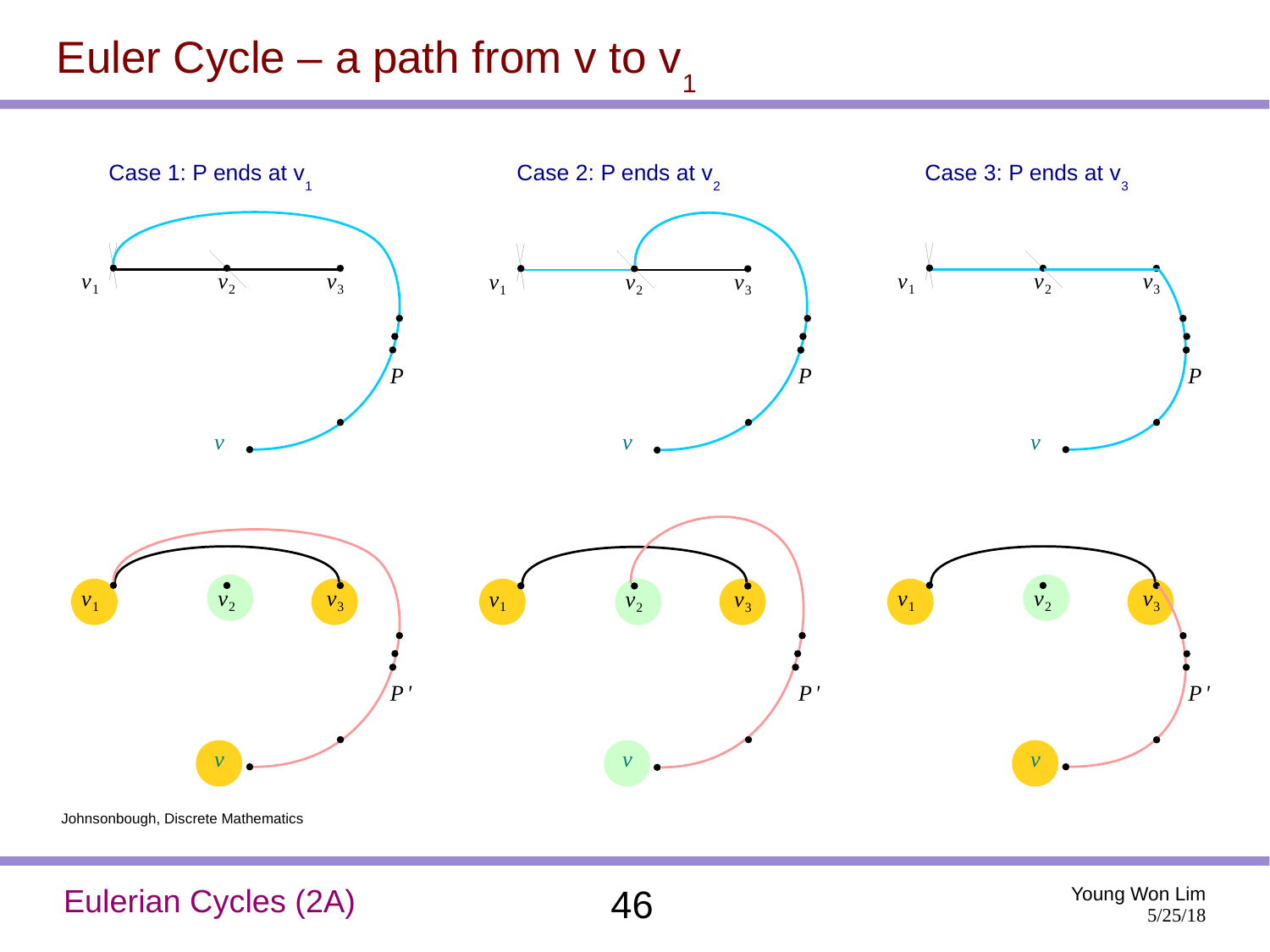

*ABCDEFGHIJK*

en.wikipedia.org

Eulerian Cycles (2A)  $47$ <sup>Young Won Lim</sup>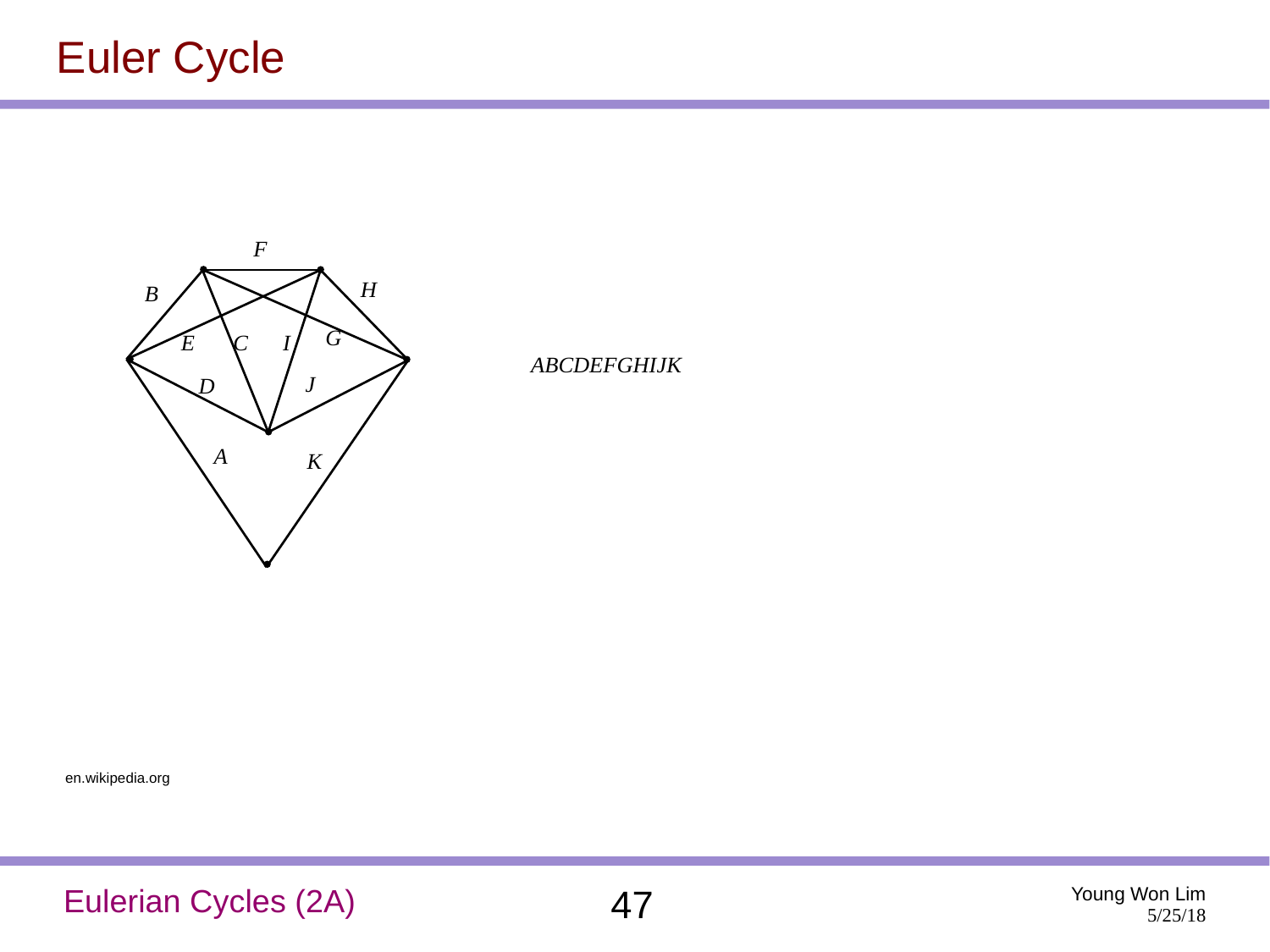

2 components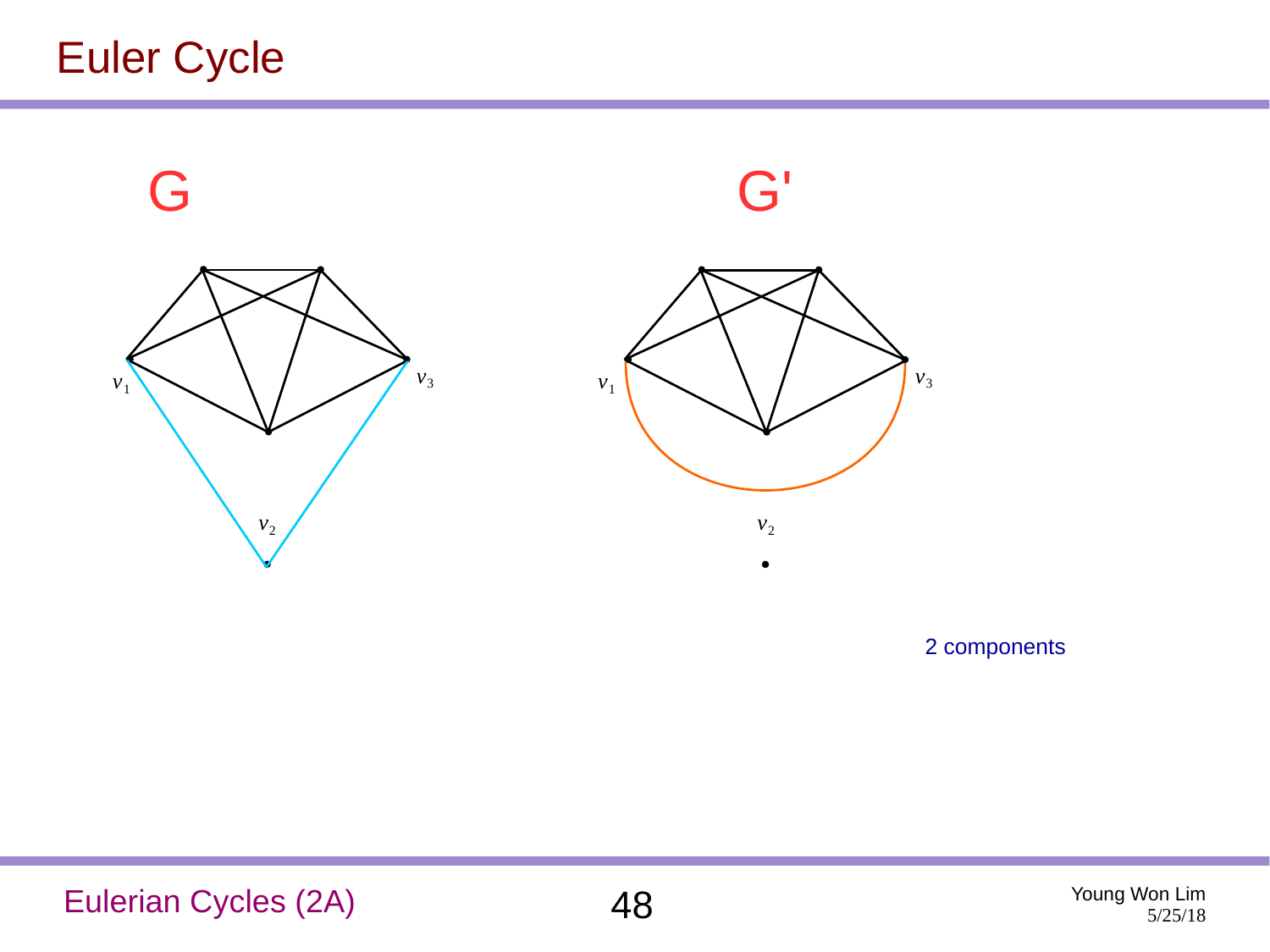

1 component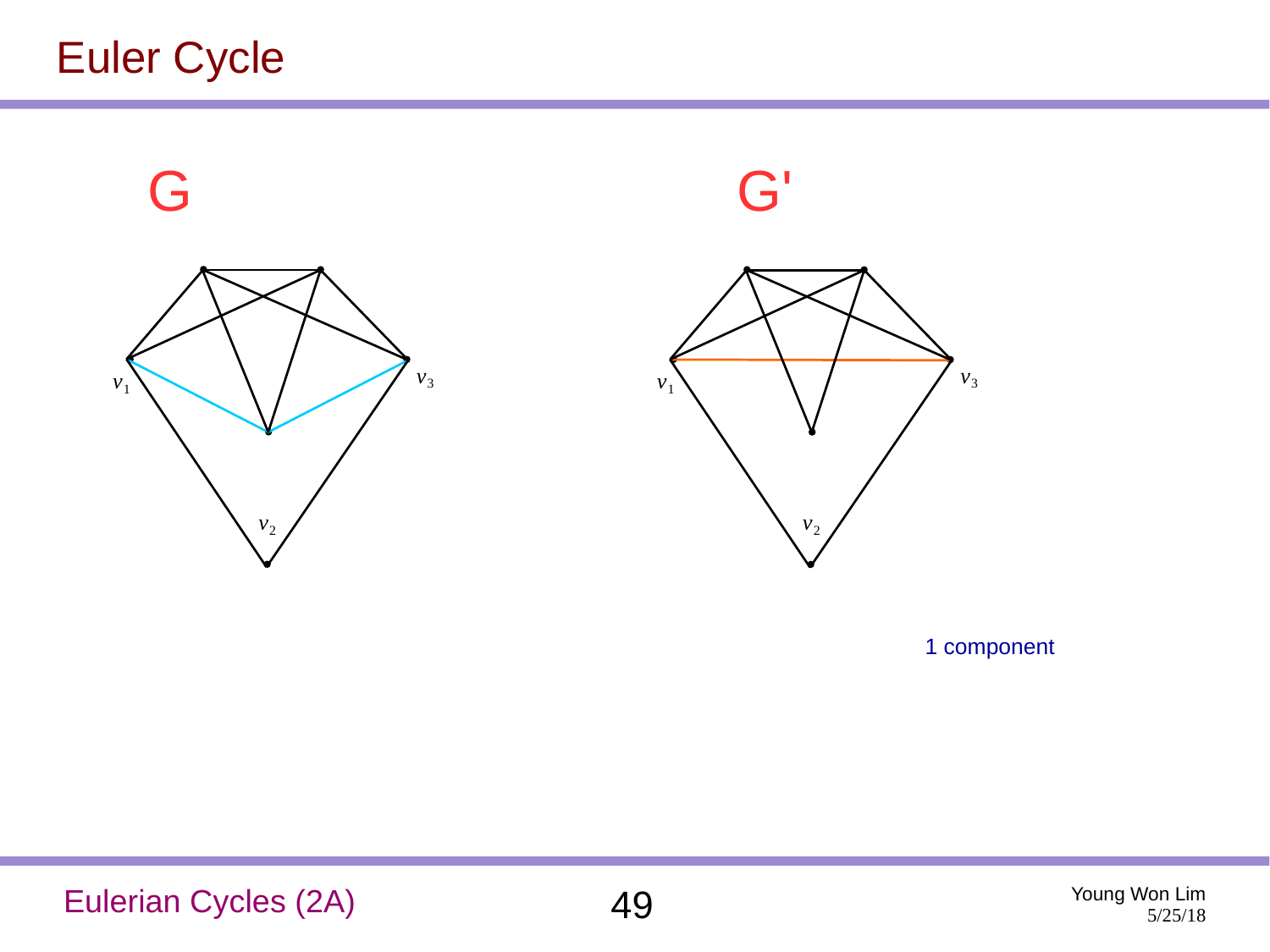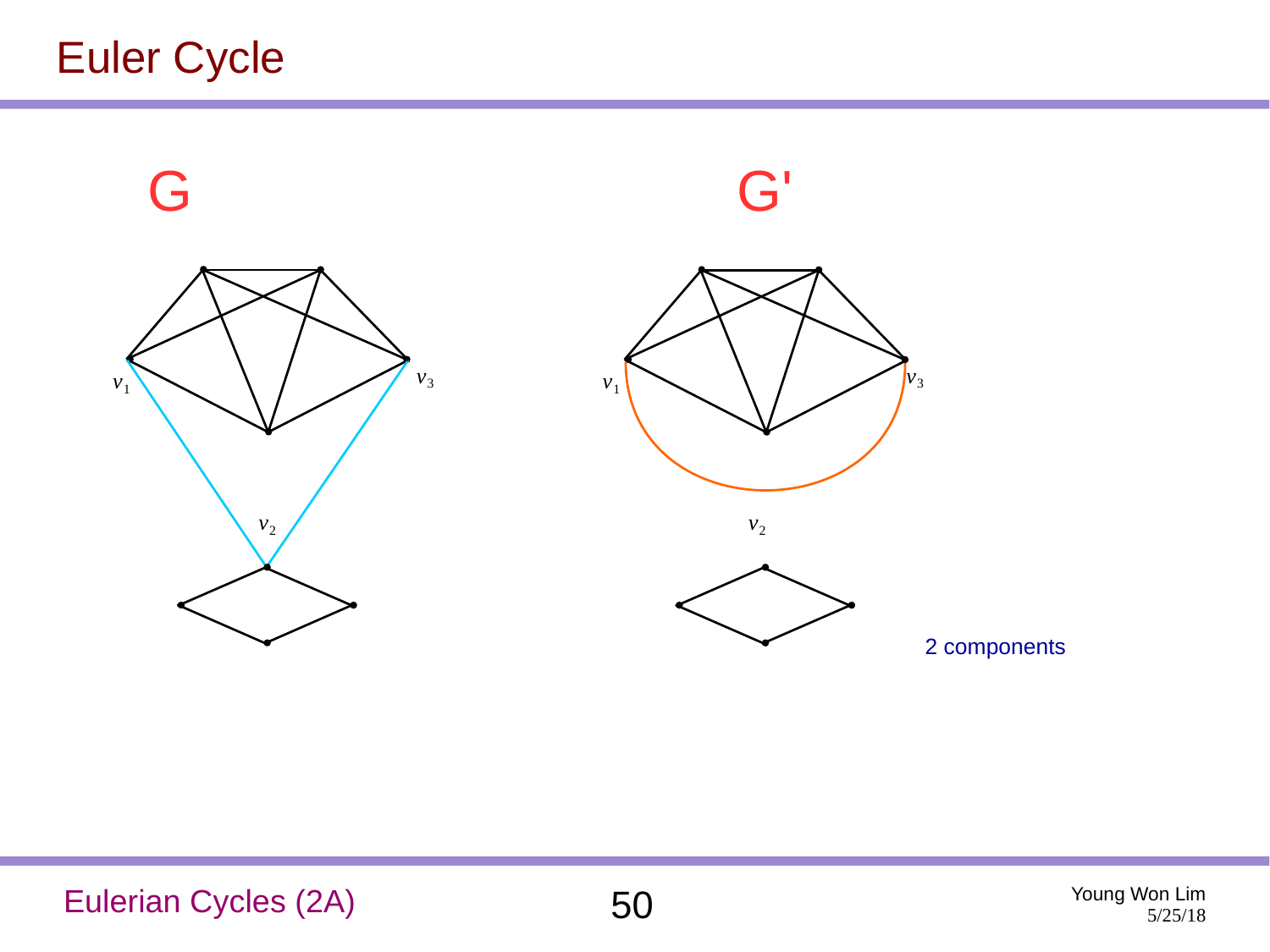

1 component

Eulerian Cycles (2A) 51 Young Won Lim